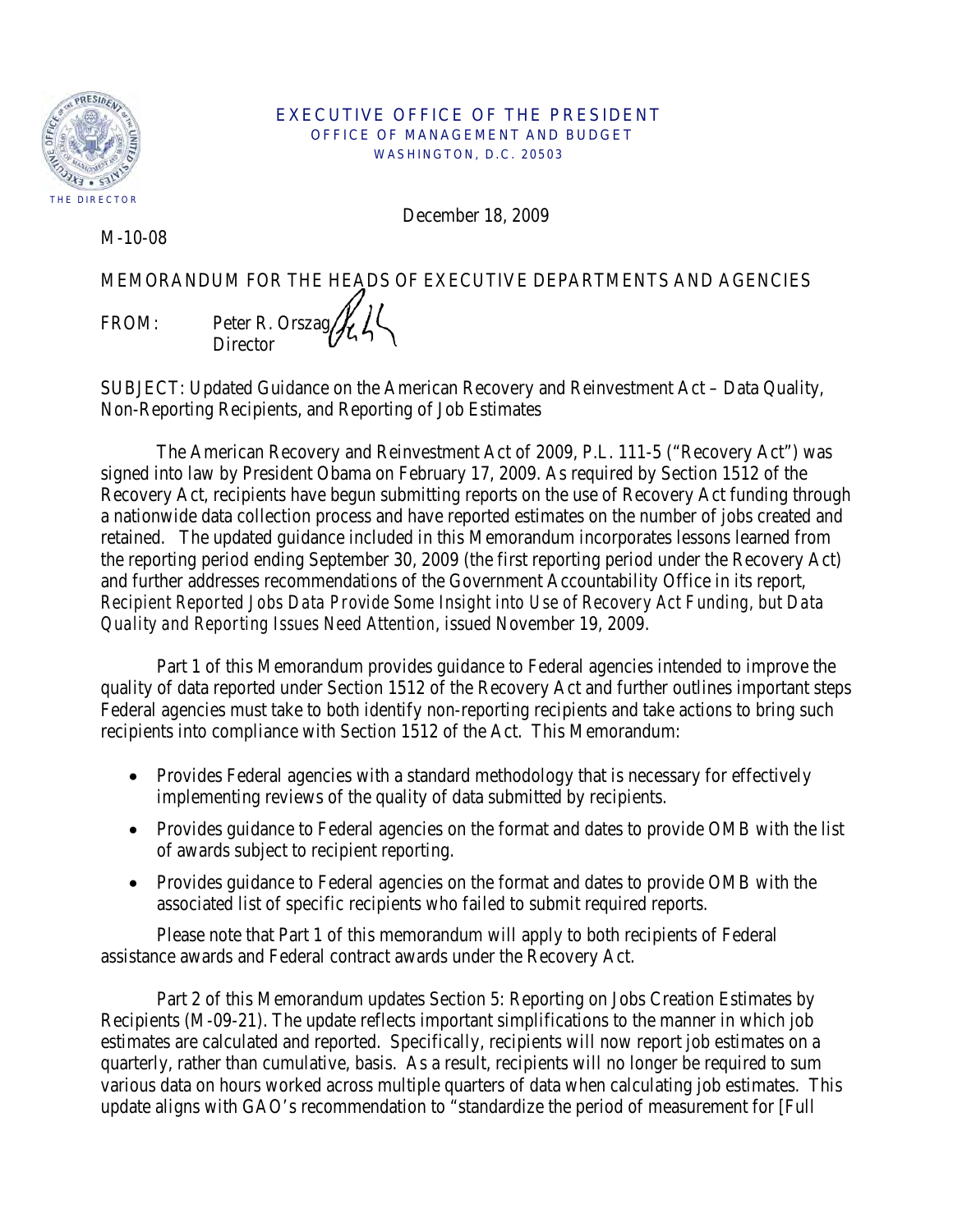Time Equivalents]." In addition, recipients will no longer be required to make a subjective judgment on whether jobs were created or retained as a result of the Recovery Act. Instead, recipients will more easily and objectively report on jobs funded with Recovery Act dollars. This update aligns with GAO's recommendation to "[make] more explicit that 'jobs created or retained' are to be reported as hours worked and paid for with Recovery Act funds." In making these updates, this Memorandum provides a series of practical and user-friendly examples of how the simplified formula should be applied.

 As recipients transition to the updated methodology, Federal agencies will work closely with the recipients to address the potential challenges for this upcoming reporting period. Recipients should implement the updated methodology to the greatest extent possible for the January reporting period. Federal agencies should consider the efforts put forth and the complexities and challenges of the recipients when reviewing compliance with the Federal awards.

 This replacement for M-09-21 Section 5 – will apply to recipients of Federal assistance awards under the Recovery Act. Federal contractors will continue to comply with FAR Clause 52.204-11. An example of how to calculate jobs will be posted to the Frequently Asked Questions for Federal Contractors linked at FederalReporting.gov.

 Due to the rapidly approaching January reporting period, we are cognizant that Federal agencies and recipients may have questions pertaining to the newly issued guidance. Questions (or requested clarifications) pertaining to these guidance documents should be sent to [recovery@omb.eop.gov](mailto:recovery@omb.eop.gov) for timely review.

Thank you for your cooperation.

Attachment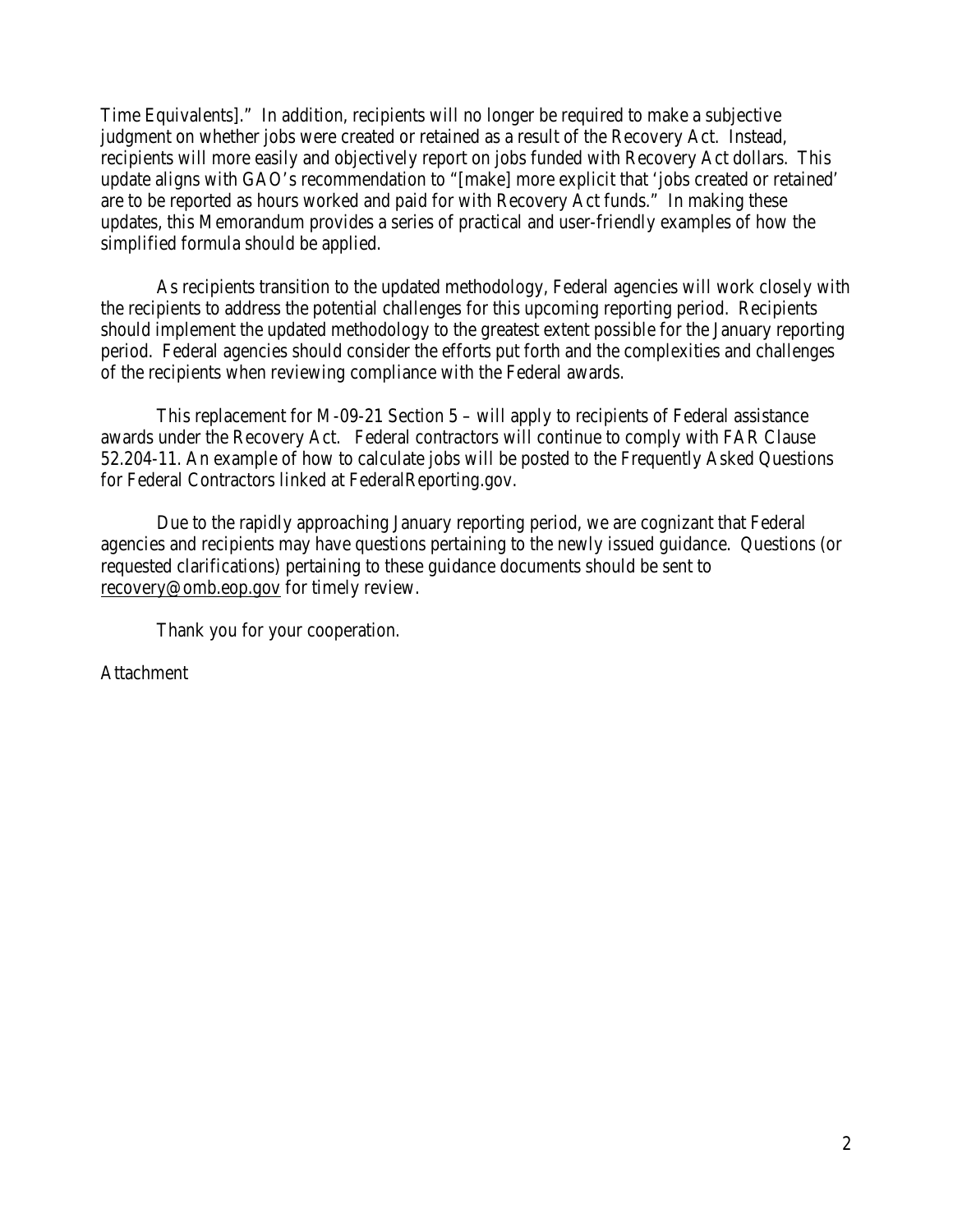# **Part 1. Data Quality Requirements and Guidance for Non-Reporting Recipients**

 This guidance provides Federal agencies with information necessary to effectively review the quality of data submitted by recipients in response to the reporting requirements included in Section 1512 of the American Recovery and Reinvestment Act of 2009 ("Recovery Act," or "the Act"). This memorandum also provides guidance to Federal agencies on the identification of when, and in what format, to report to the Office of Management and Budget (OMB) the list of awards subject to recipient reporting requirements and the associated list of specific recipients who failed to submit required reports. It applies to both recipients of Federal assistance awards and Federal contract awards under the Recovery Act.

# **1. What steps will Federal agencies take to ensure consistency between their own guidance and the guidance released by OMB?**

 Providing consistent guidance to recipients and informing them with timely and accurate award information for inclusion in the reports submitted to FederalReporting.gov can significantly reduce data quality errors. To promote consistency between OMB guidance and agency supplementary guidance, Federal agencies must submit their guidance documents to OMB for review and clearance by December 22, 2009, and from time to time thereafter as required by OMB.

# **2. Are Federal agencies required to provide recipients with a list of key information for reporting?**

Yes. Federal Agencies must provide each award recipient with key award information by December 22, 2009 and at time of award in all future awards. At a minimum, Federal agencies are to provide the following information:

1. Each Federal agency should provide the key award information listed below to its recipients in order to improve data quality and reduce inaccuracies in recipient reporting. The key award information should be provided in a single source document, such as a "quick reference card," letter, or within the federal contract, grant, or loan document. Agencies may, at their discretion, combine key award information when issuing multiple awards to a single recipient.

Key award information:

- 1. Award Type (identify to the recipient either: (1) Grant, (2) Loan, or (3) Federally Awarded Contract. Any other type of federal financial assistance that is neither a grant nor a loan should be identified, for purposes of Award Type, as a Grant)
- 2. Award Number
- 3. Order Number for Federally Awarded Contracts, if applicable
- 4. Funding Agency Code (four characters)
- 5. Awarding Agency Code (four characters)
- 6. Government Contracting Office Code, if a federally awarded contract (6 characters or less)
- 7. Award Date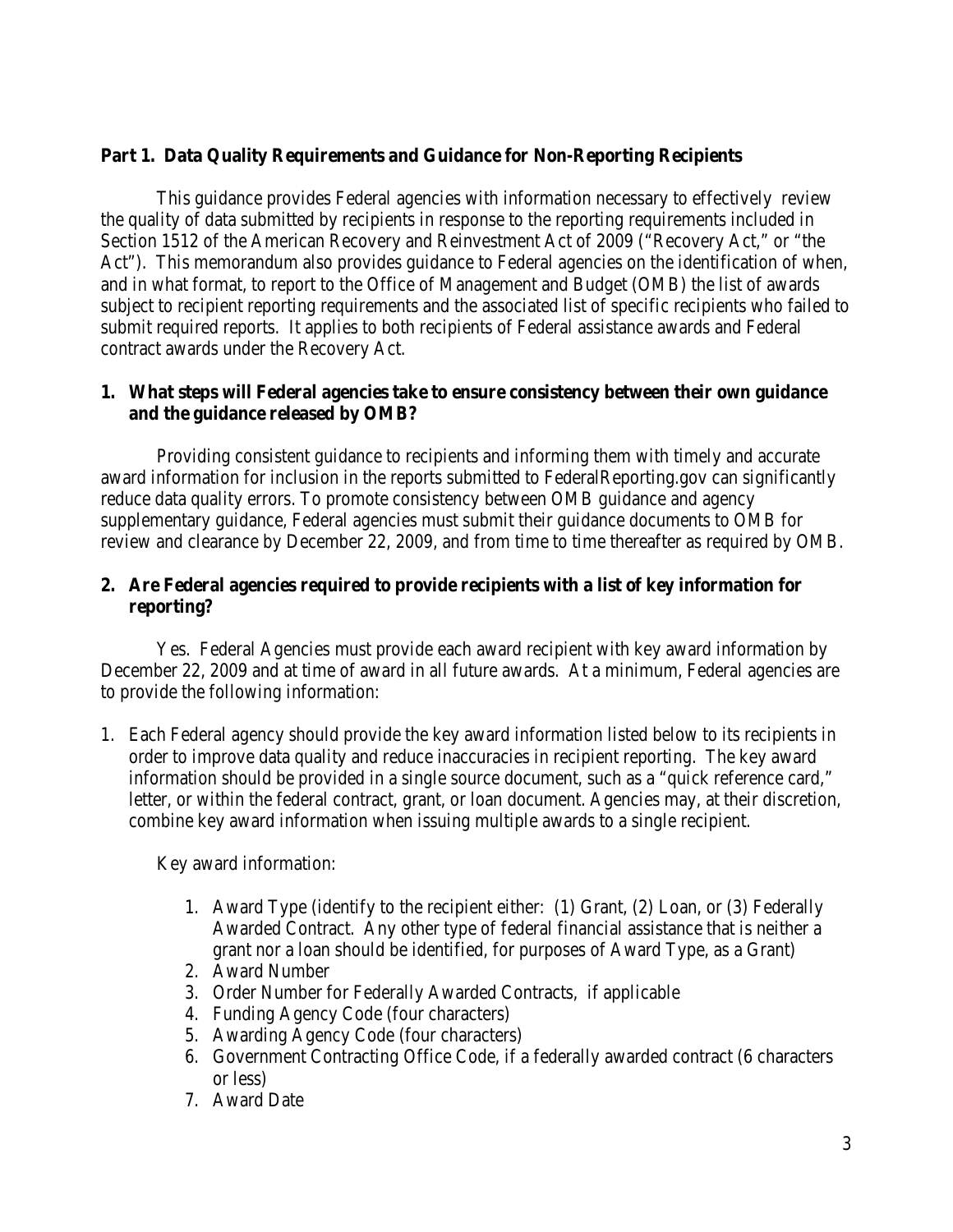- 8. Amount of Award (For Grants: The total amount of Federal dollars on the award. For Loans: The total amount of the loan obligated by the Federal Agency. This is the face value of the loan. For Federally Awarded Contracts: The total amount of dollars obligated by the Federal Agency).
- 9. Catalogue of Federal Domestic Assistance (CFDA) Number (for Grants and Loans only)
- 10. Activity Code (NAICS or NTEE-NPC, as applicable to the award and available through agency systems). [Agencies should review the Recipient Reporting Data Model at the "Downloads" tab at FederalReporting.gov to determine which applies.]
- 11. Program Source (TAS) Code (format will be two digits, a hyphen, and then four digits, for example, "13-0554")
- 2. If a Federal agency has already fulfilled this requirement by providing its recipients with all of the key award information listed above, it is not required to duplicate that effort; however, it must inform OMB as instructed in 2.3 below.
- 3. Upon conclusion, each Federal agency must send a notification of completion to OMB that identifies the format (or process) used for providing the key award information. The notification of completion must be certified by the agency's Senior Accountable Official and emailed to **Recovery@omb.eop.gov** with the subject line, "[Agency Name] Key Award Information Notification of Completion," no later than the December 22, 2009, deadline. The signed and dated certification must read substantially as follows:

"In connection with notification of this agency's completion of providing key award information to recipients, the undersigned [TITLE] hereby certifies that all award recipients have received required key award information in the format or process as identified herein."

4. For all future awards, this key award information will be provided at time of award by the awarding agency.

# **3. What are the minimum actions Federal agencies must conduct regarding data quality reviews?**

 While a specific methodology regarding the review of recipient data quality is not required, Federal agencies are to establish data quality plans that articulate their data quality review process to, at a minimum, focus on significant reporting errors and material omissions.

- 1. **Significant Errors**. The data fields that are of major concern for significant errors are:
	- Federal amount of the award
	- Number of jobs retained or created
	- Federal award number
	- Recipient name

If the recipient did not make the requested correction(s) for the current reporting period, or submit a reasonable explanation of why the data was not incorrect, then the award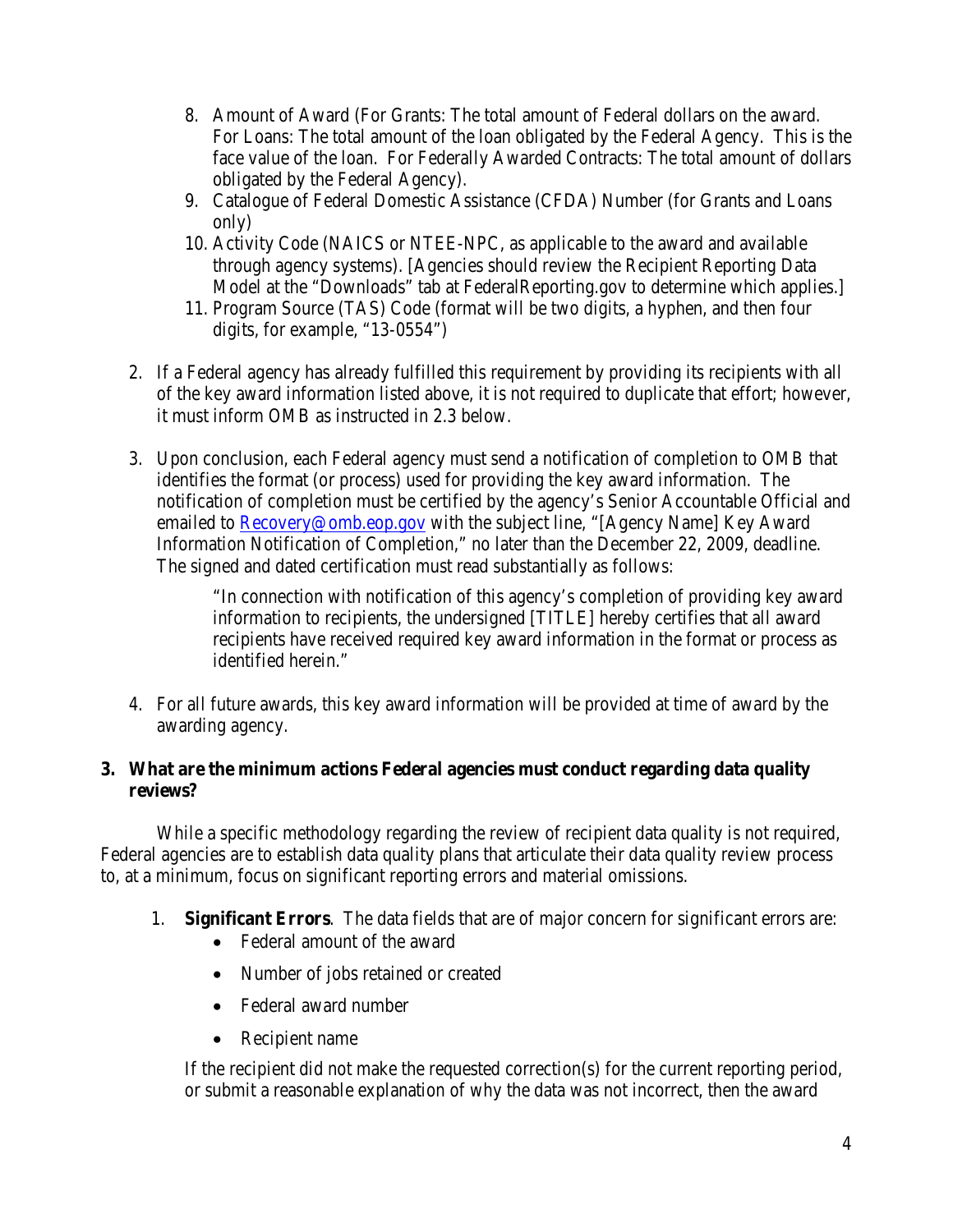report is to be considered to have significant errors. For these significant errors, agencies shall complete a template on a MAX Community web page (Federal access only) by providing the requested data fields to be corrected, the comment requesting correction, the data that in the agency's estimate best corrects the error, or why the recipient did not correct the data or supply a reasonable explanation that required no further action by the agency.

- 2. **Material Omissions**. Material omissions include the following:
	- i. Failure of a Federal ARRA award recipient to report on a received award as required by the terms of their award. The agency shall identify specific awards going to a recipient(s) by identifying the award number, recipient name and award date and other information as necessary. If the agency determines a particular recipient did not report, the agency is required to notify the recipient to submit a report either through the comment function of FederalReporting.gov or by notifying the recipient directly; and
	- ii. Data in a report that is not responsive to a specific data element. For instance, where a recipient is required to provide a narrative description, such as in "Award Description," the description must be sufficiently clear to facilitate understanding by the general public.

Agencies shall report on the template with the following information:

- DUNS number
- Federal award number
- Federal award amount
- Date of award
- Recipient name
- Recipient state
- Reason for non-compliance, if known

# **4. What data anomalies might Federal agencies encounter when reviewing recipient data within FederalReporting.gov and how can they help recipients address them?**

 Improving data quality requires a focus on possible data anomalies. The following are anomalies agencies may encounter when reviewing ARRA submissions. Consistent with agency data quality processes, in instances where agencies identify such anomalies in recipient reports, they are to:

- 1. Assess the highest priority corrections necessary to reduce the likelihood of significant error;
- 2. Assess other corrections that would improve recipient data quality; and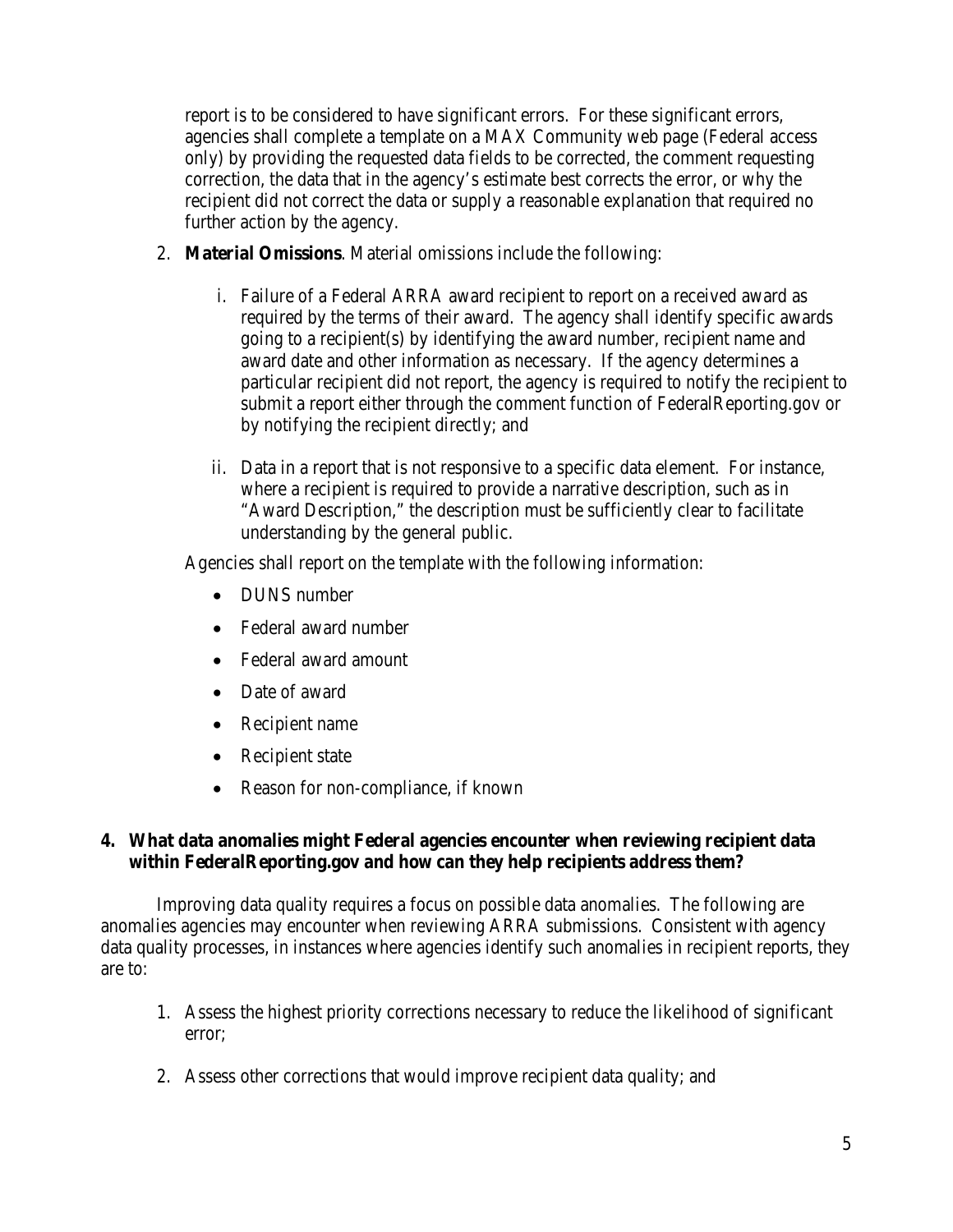- 3. Encourage recipients to make corrections that ensure accurate data reporting.
	- 1. **Recipient Name** identify recipient names that do no match what your agency has recorded in your management systems.
	- 2. **Order Number**  identify order numbers that do not match agency documentation.
	- 3. **Inconsistencies or Misalignment** identify certain data categories that are logically related and those reports that include data that are inconsistent or misaligned between those categories. Examples include:
		- **Agency vs. Treasury Account Symbol (TAS)** reports in which the awarding agency (when they are also the funding agency) or the funding agency and TAS codes do not match.
		- **CFDA Number vs. Awarding/Funding Agency**  reports in which the CFDA number does not line up with the awarding/funding agency.
		- **Award Type vs. Agency Code** reports that have an award type that could not have been issued by your agency. For example if your agency only issues grants funded by the Recovery Act, there should not be any federally awarded contracts for your agency.
		- **Final Report vs. Project Status** reports in which the recipient indicated that this was the final report, but the project status does not indicate "Fully Complete."
		- **Final Report vs. Funds Received** for grants and loans, reports in which the recipient indicated this was the final report, but they have yet to receive all funds that were awarded.
		- **Final Report vs. Funds Invoiced** for federally awarded contracts, reports in which the recipient indicated this was the final report, but they have yet to invoice for funds that were awarded.
		- **Project Status vs. Funds Received** for grants and loans, reports in which the recipient indicates that the project is Fully Completed, but the Funds Received are minimal compared to award amount.
		- **Project Status vs. Funds Invoiced** for federally awarded contracts, reports in which the recipient indicates that the project is Fully Completed, but the Invoiced Amount is minimal compared to award amount.
		- **Award Date vs. Jobs Created/Retained** reports with award dates that are after the end of the reporting period and the recipient has reported jobs created/retained.
		- **Award Date vs. Projects Completed** reports with award dates that are after the end of the reporting period, but the recipients has reported the project as completed.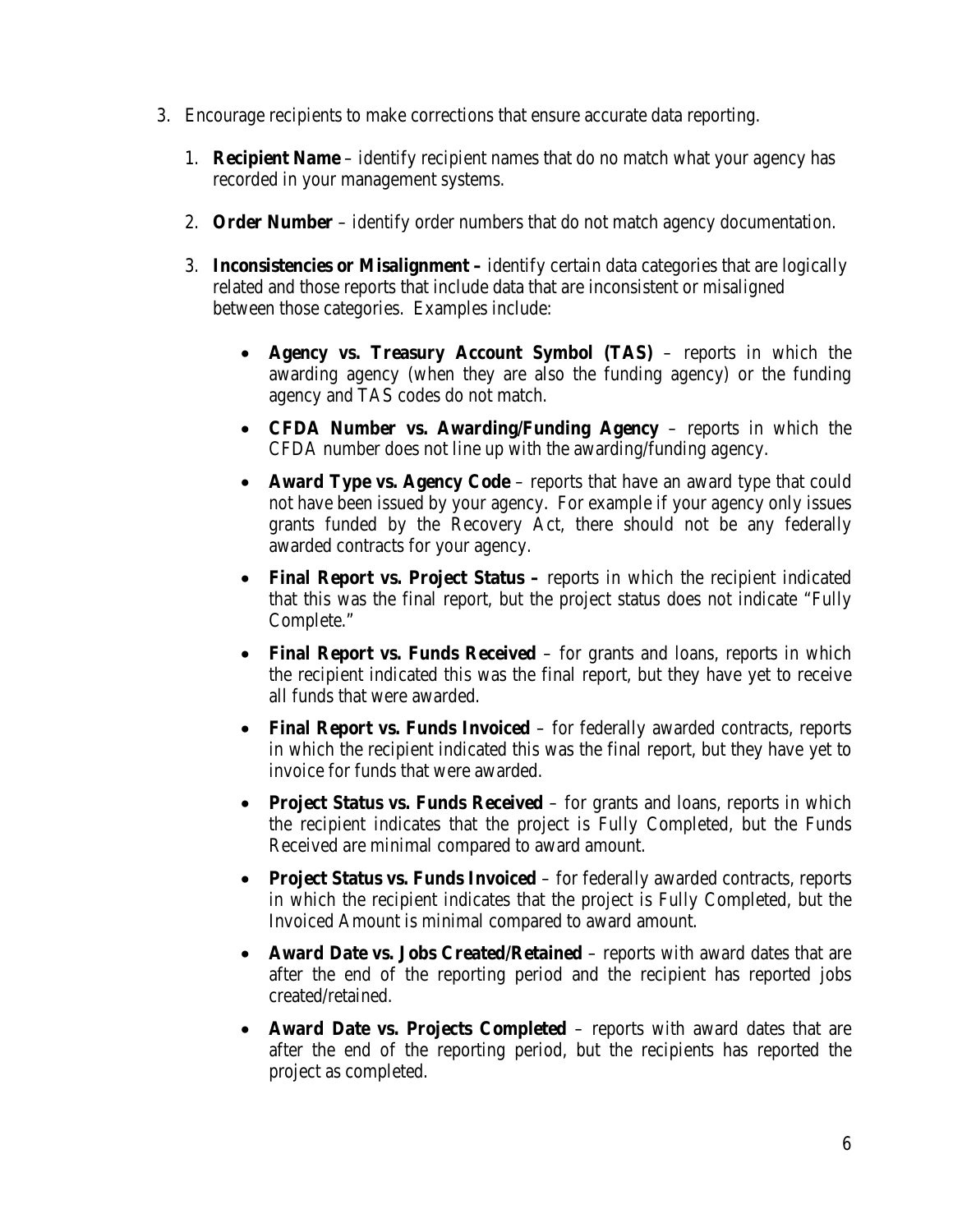• **Recipient DUNS number vs. Agency Financial Records** – DUNS numbers that are in agency financial records but that are not in FederalReporting.gov and vice versa.

# **5. What are the implications or consequences of uncorrected data quality problems by recipients and sub-recipients?**

 As further promulgated in OMB M-10-05, OMB M-09-21, and OMB M-09-15, timely, complete, and effective reporting under Section 1512 of the Recovery is a term and condition of receiving Recovery Act funding.

As a result, Federal agencies will be required to continuously evaluate recipient and subrecipient efforts to meet Section 1512 requirements as well as the requirements of OMB implementing guidance and any relevant Federal program regulations. In particular, Federal agencies will work to identify and remediate instances in which:

- Recipients that demonstrate systemic or chronic reporting problems and/or otherwise fail to correct such problems as identified by the Federal agency;
- Sub-recipients under grants and loans that demonstrate systemic or chronic reporting problems and/or otherwise fail to correct such problems as identified by the recipient or Federal agency; and
- Recipients that demonstrate systemic or chronic deficiencies in meeting its responsibilities to review and identify data quality problems of sub-recipients consistent with the requirements of this Guidance.

On a case-by-case basis, such findings of a Federal agency can result in termination of Federal funding. Further, in some cases, intentional reporting of false information can result in civil and/or criminal penalties.

 Recipients who have failed to submit a Section 1512 report as required by the terms of their award are considered to be non-compliant. Non-compliant recipients, including those who are persistently late or negligent in their reporting obligations, are subject to Federal action, up to and including the termination of Federal funding or the ability to receive Federal funds in the future.

Federal departments and agencies are reminded that these terms and conditions of Recovery Act awards, when coupled with other existing policies and procedures, provide a robust mix of actions available to address non-compliance.

Section 1512 requires recipients of Recovery Act awards to submit reports. Agencies are reminded that under certain circumstances, not all recipients who received an award would be required to submit a report within the FederalReport.gov solution. For example, some agencies granted extensions for submission of reports of awards to recipients who were subject to a natural disaster. In other cases, some non-filing recipients were in full comportment with guidance or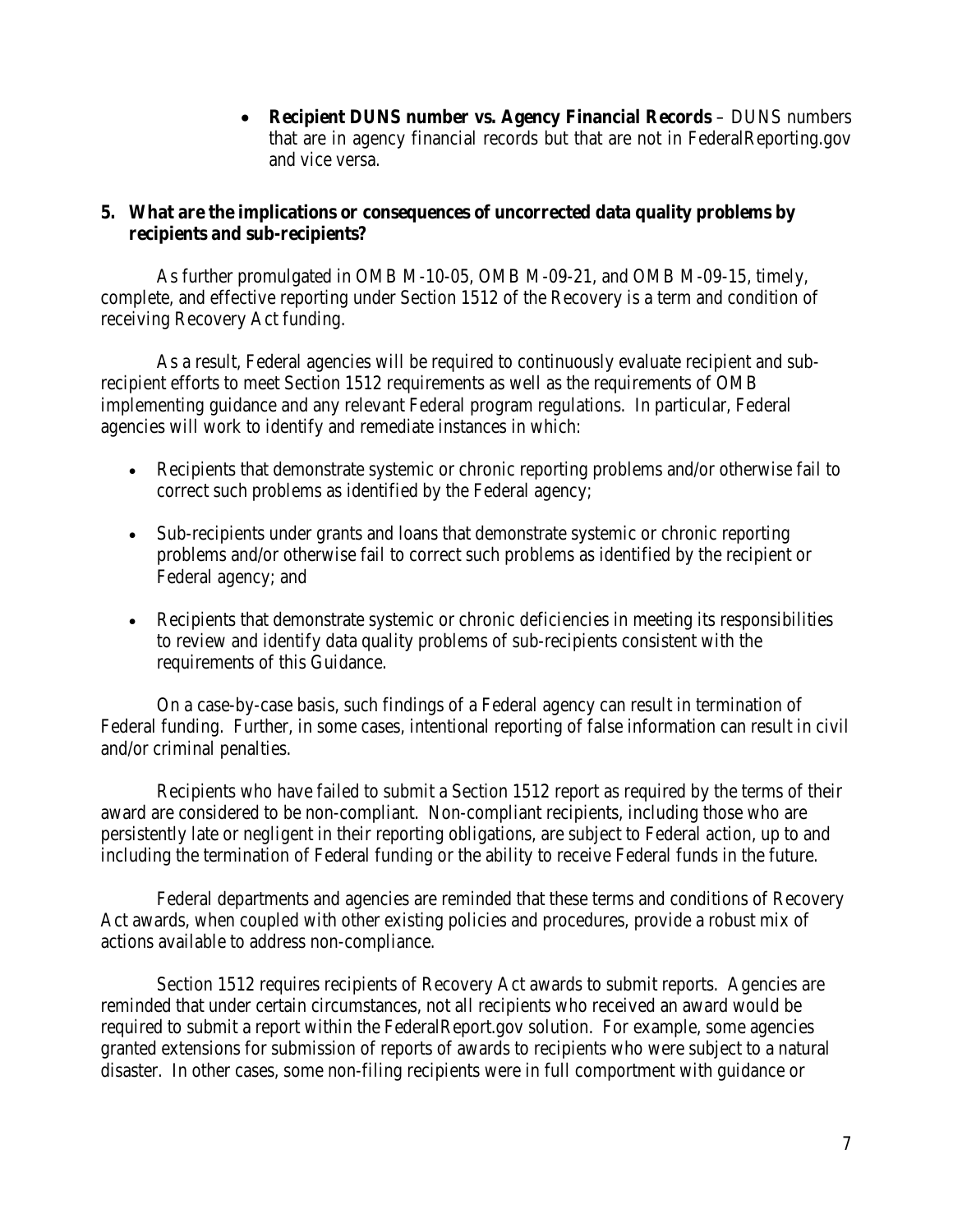applicable award terms and conditions. For example, Federal contractors who had not submitted an invoice were not required to report per FAR clause 52.205-11 dated March 2009.

# **6. How are Federal agencies calculating control totals and identifying non-compliant recipients?**

Federal departments and agencies must take the following actions to improve compliance with Section 1512 recipient reporting:

- 1. **Establishment of control totals**. Agencies are to track the number of individual Federal contract awards and Federal assistance awards. One day prior to the final day of the Federal agency review period, each agency must use the template and instructions found on a MAX Community web page (Federal access only) and report the sum total of each. These figures are to serve as control totals.
- 2. **Range of awards for which reports were not submitted**. Within three business days following the final day of the Federal agency quarterly review period, each agency shall conduct an analysis of the differences between the control total of awards issued by that agency and the corresponding number of reports submitted to the FederalReporting.gov solution by recipients.
- 3. **Identification of non-compliant recipients**. Within five business days following the final day of the Federal agency quarterly review period, each agency must compile a verified and detailed list of recipients who were required to report in the current reporting period but failed to do so. This list will include the DUNS number, award number, award amount, award date, recipient name, recipient state, and reason for non-report, if known. Using the template and instructions found on a MAX Community web page (Federal access only), each agency must complete the template.
- 4. **Certification**. Completed lists of non-compliant recipients are to be submitted to OMB within five days following the final day of the Federal agency quarterly review period via [recovery@omb.eop.gov](mailto:recovery@omb.eop.gov) and must be accompanied by a certification by the agency's Senior Accountable Official for Recovery. The signed and dated certification must read substantially as follows:

"In connection with recipient reporting required by Section 1512 of the Recovery Act, the undersigned [TITLE] hereby certifies that the information contained in the attached report fairly presents the identity and other relevant information of Recovery Act recipients who have failed to submit a Section 1512 report as required by the terms of their award."

# **7. What steps are Federal agencies taking to reduce future non-compliance?**

 In addition to efforts that Federal agencies are to undertake to identify non-compliant recipients, Federal agencies are to conduct the following actions to reduce the level of noncompliance in subsequent reporting periods:

1. Determine an appropriate outreach method and establish contact with each recipient who failed to report by the quarterly deadline, and: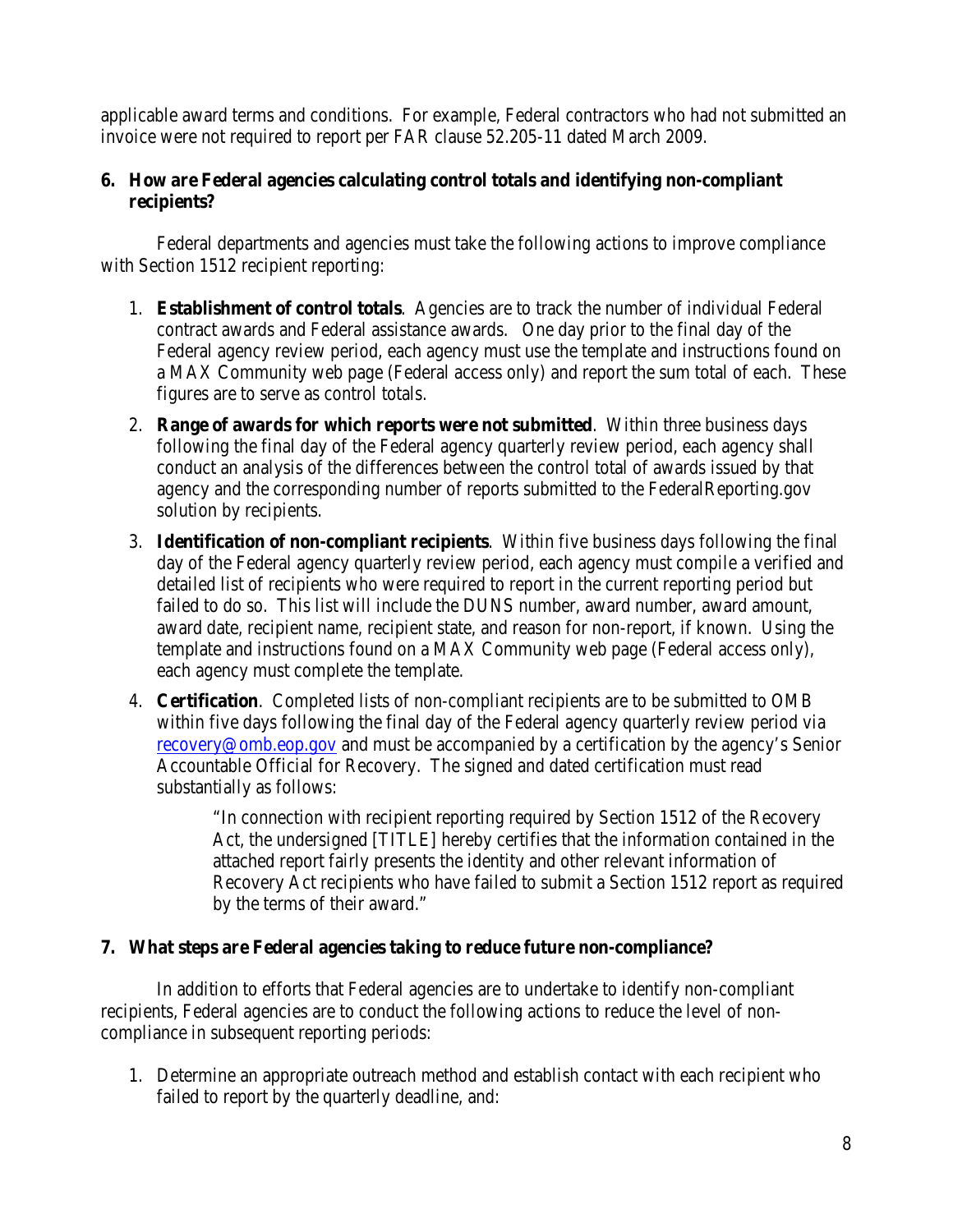- 1. Continue to instruct each non-reporting recipient to submit reports for the forthcoming and subsequent reporting quarters;
- 2. Determine the specific reasons a recipient failed to submit a report as required;
- 3. Provide assistance to recipients who experienced technical challenges, difficulty in understanding coding or other situations where the agency may be able to either provide direct assistance or an appropriate referral to avoid similar problems in the next reporting cycle;
- 4. Describe in plain language the consequences of current and continued noncompliance;
- 5. Confirm the non-reporting recipient is not presently debarred, suspended, proposed for debarment, declared ineligible, or voluntarily excluded by the reviewing Federal department or agency; and
- 6. Provide documentation in appropriate administrative records.
- 2. Assess the severity of the non-compliance and the circumstances surrounding the noncompliance. From this assessment, Federal departments and agencies are to determine the need, if any, for future action regarding each non-filing recipient, including but not limited to:
	- 1. Those provided in OMB Memorandum M-09-10 Section 6.4 and M-09-21 Sections 4.1 and 4.6;
	- 2. Enforcement of terms and agreement provisions within relevant awarding documents, including—
		- 1. Sanctions provided under 2 CFR Part 176 for recipients of grants or other noncontractual awards, and FAR 4.1501 and, when determined appropriate, the processes identified in the termination clause for recipients of Federal contract awards;
		- 2. Inclusion of the recipient's failure to comply with the reporting requirements a part of the recipient's performance record; and
		- 3. Other appropriate enforcement action as determined by the agency.
- 3. Beginning with the next reporting period and for each subsequent reporting period thereafter, determine the applicability of agency regulations promulgated in furtherance of Executive Orders 12549 or 12689, including regulations and guidance provided at FAR Subpart 9.4 and 2 CFR 215.62 or the agency's implementation of the OMB Circular A–102, for each recipient who fails to submit required reports for two or more successive quarters.

 If the non-compliance appears to be fraudulent, Federal Departments and agencies are to refer the matter to their office of inspector general.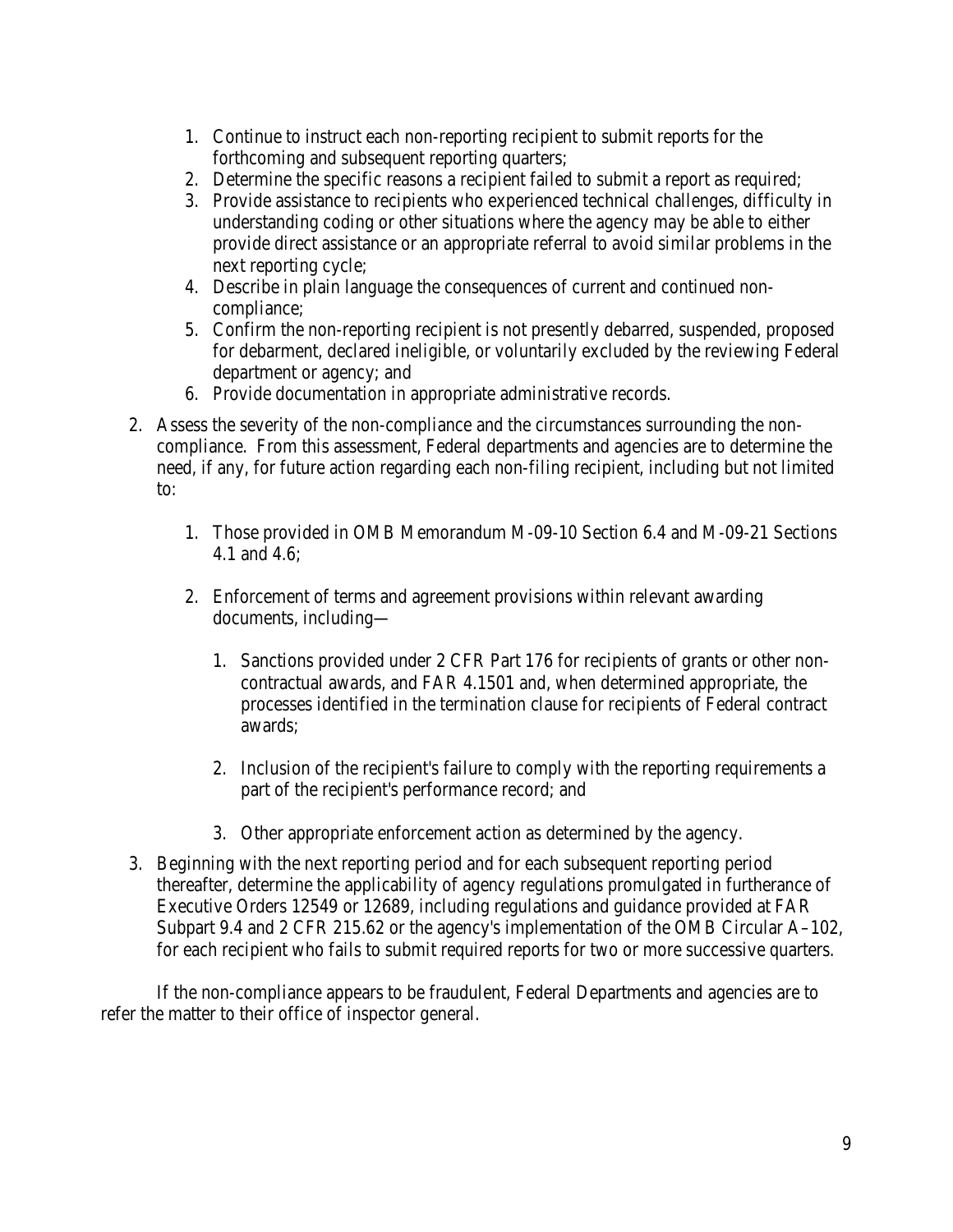# **Part 2. Replacement of Section 5 of M-09-21 – Reporting on Jobs Creation Estimates by Recipients of Grants, Loans, and other forms of Federal Assistance**

# **5.1 What reporting is required by the Recovery Act for estimates of jobs created or retained and what changes have been made to the job calculation methodology?**

 There are two distinct types of jobs reports that are required in the accountability and transparency provisions of the Recovery Act.<sup>[1](#page-9-0)</sup>

- 1. The Council of Economic Advisers (CEA), in consultation with OMB and Treasury, are required by Section 1513 of the Recovery Act to submit quarterly reports to Congress that detail the impact of all Recovery Act funding on employment, economic growth, and other key economic indicators.
- 2. Recipients of Recovery funds subject to Section 1512 are required to submit estimates of jobs created and jobs retained for each project or activity in their recipient reports.

 Based on feedback from the recipient community and the Federal agencies, this section of M-09-21, *Implementing Guidance for the Reports on the Use of Funds Pursuant to the American Recovery and Reinvestment Act of 2009,* published June 22, 2009, is updated as of December 18, 2009. This update incorporates best practices and lessons learned from the first Recovery Act recipient reporting period, which ended September 30, 2009, by simplifying the formula used to calculate job estimates and providing additional examples of how to apply this formula so recipients can accurately and easily report estimates of jobs created or jobs retained as a result of Recovery Act funding.

 This updated guidance reflects an important change and simplification to the manner in which job estimates are calculated and reported. In previous guidance, recipients were required to sum all hours worked from the current and all prior quarters and divide that total against a cumulative sum of all full-time hours from the current and prior reporting quarters. This ratio provided an average Full Time Equivalent (FTE) estimate by project over all reporting quarters since the start of the Recovery Act. $2$ 

 A significant number of recipients expressed concern with the complexity of the multiple steps involved with this formula. As a result of this feedback, this updated guidance changes the job estimate calculation such that the recipient will now report job estimate totals by dividing the hours worked in the reporting quarter (i.e., the most recent quarter) by the hours in a full-time schedule in that quarter. Recipients will no longer be required to sum across multiple quarters of data as part of the formula.

 $\overline{a}$ 

<span id="page-9-1"></span>

<span id="page-9-0"></span><sup>&</sup>lt;sup>1</sup> Title XV of the American Recovery and Reinvestment Act of 2009 (Pub. L. No. 111-5) <sup>2</sup> This update reflects a quarterly reporting approach rather than a cumulative reporting approach embodied in previous guidance. Other reporting elements will continue to be cumulative unless otherwise noted. This includes, for example, the narrative description of job estimates and the amount of funds expended. The data reporting model, Supplement 2 to M-09-21 found at www.omb.gov/recovery includes all applicable updates and instructions.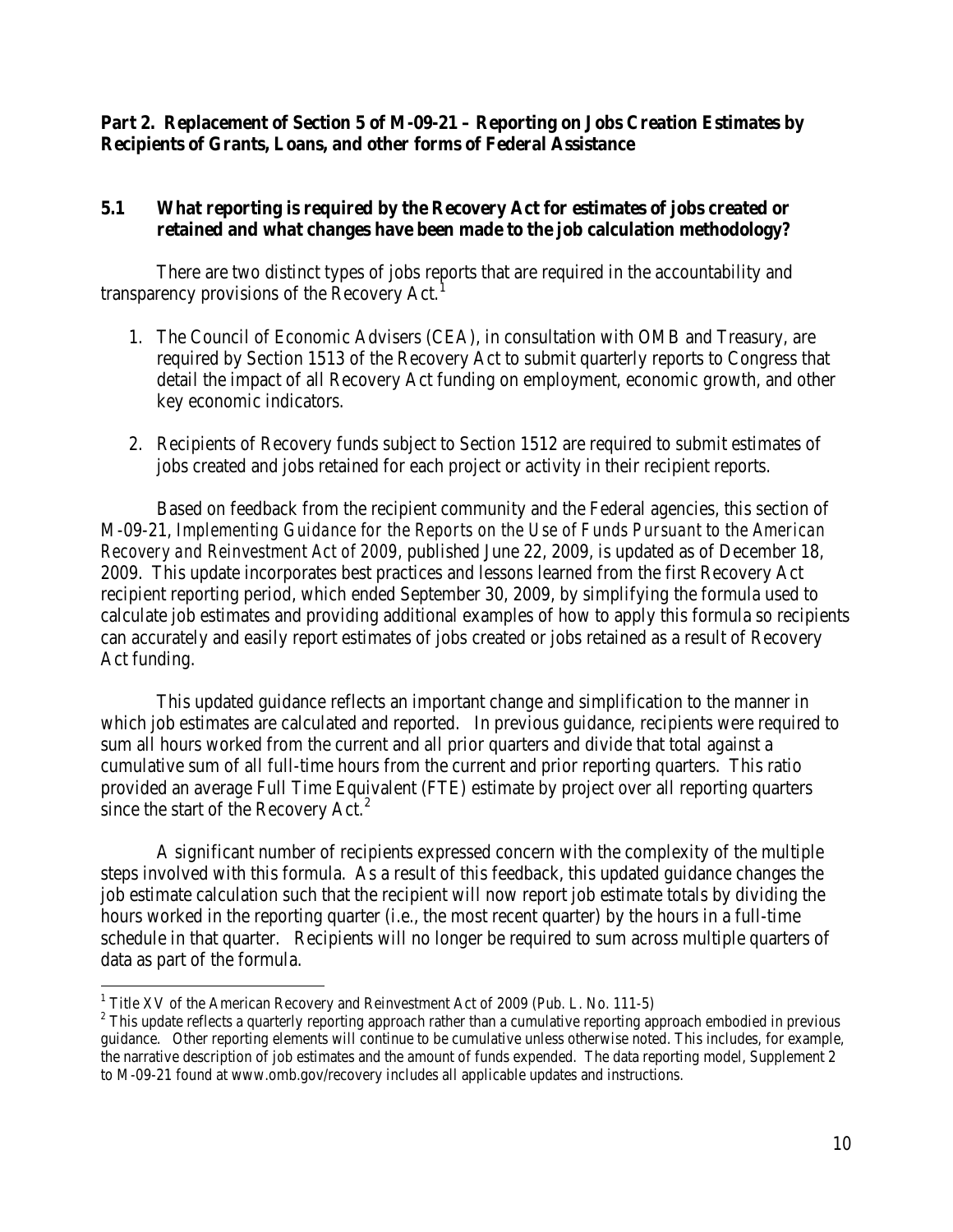A second important change is in the definition of a job created or retained. Previous guidance required recipients to make a subjective judgment on whether a given job would have existed were it not for the Recovery Act. The updated guidance eliminates this subjective assessment and defines jobs created or retained as those funded in the quarter by the Recovery Act. Jobs funded with non-Recovery Act funds will not be counted unless they will be reimbursed (See Section 5.9). Jobs funded partially with Recovery Act funds will only be counted based on the proportion funded by the Recovery Act (See Section 5.5).

Please note that certain recipients, such as those funded by Department of Transportation, have job reporting requirements in the Act that go beyond Section 1512. Recipients must follow this guidance with respect to the reporting requirements under Section 1512 and must also comply with program- and agency-specific requirements.

### **5.2 What are the key principles of reporting estimates of jobs created and jobs retained?**

 The key principles below provide an overview of recipient reporting on the estimated employment impact of the Recovery Act-funded work.

- 1. The Section 1512 reports contain only estimates of jobs created and jobs retained. These estimates are entered by recipients into the "Number of Jobs" data field in the reports submitted to FederalReporting.gov.
- 2. Definitions of jobs considered to be created or retained:
	- a. A job created is a new position created and filled, or an existing unfilled position that is filled, that is funded by the Recovery Act;
	- b. A job retained is an existing position that is now funded by the Recovery Act.

Using the definitions above, recipients must estimate the total number of jobs that were funded in the quarter by the Recovery Act. A funded job is defined as one in which the wages or salaries are either paid for or will be reimbursed with Recovery Act funding.

- 3. A job must be counted as either a job created or a job retained; it cannot be counted as both. Additionally, only compensated employment in the United States or outlying areas should be counted. See 74 FR 14824 for definitions.
- 4. The estimate of the number of jobs created or retained by the Recovery Act should be expressed as "full-time equivalents" (FTE). In calculating an FTE, the number of actual hours worked in funded jobs are divided by the number of hours representing a full work schedule for the kind of job being estimated. These FTEs are then adjusted to count only the portion corresponding to the share of the job funded by Recovery Act funds. Alternatively, in cases where accounting systems track the billing of workers' hours to Recovery Act and non-Recovery Act accounts, recipients may simply count the number of hours funded by the Recovery Act and divide by the number of hours in a full-time schedule. See Section 5.3 for further details.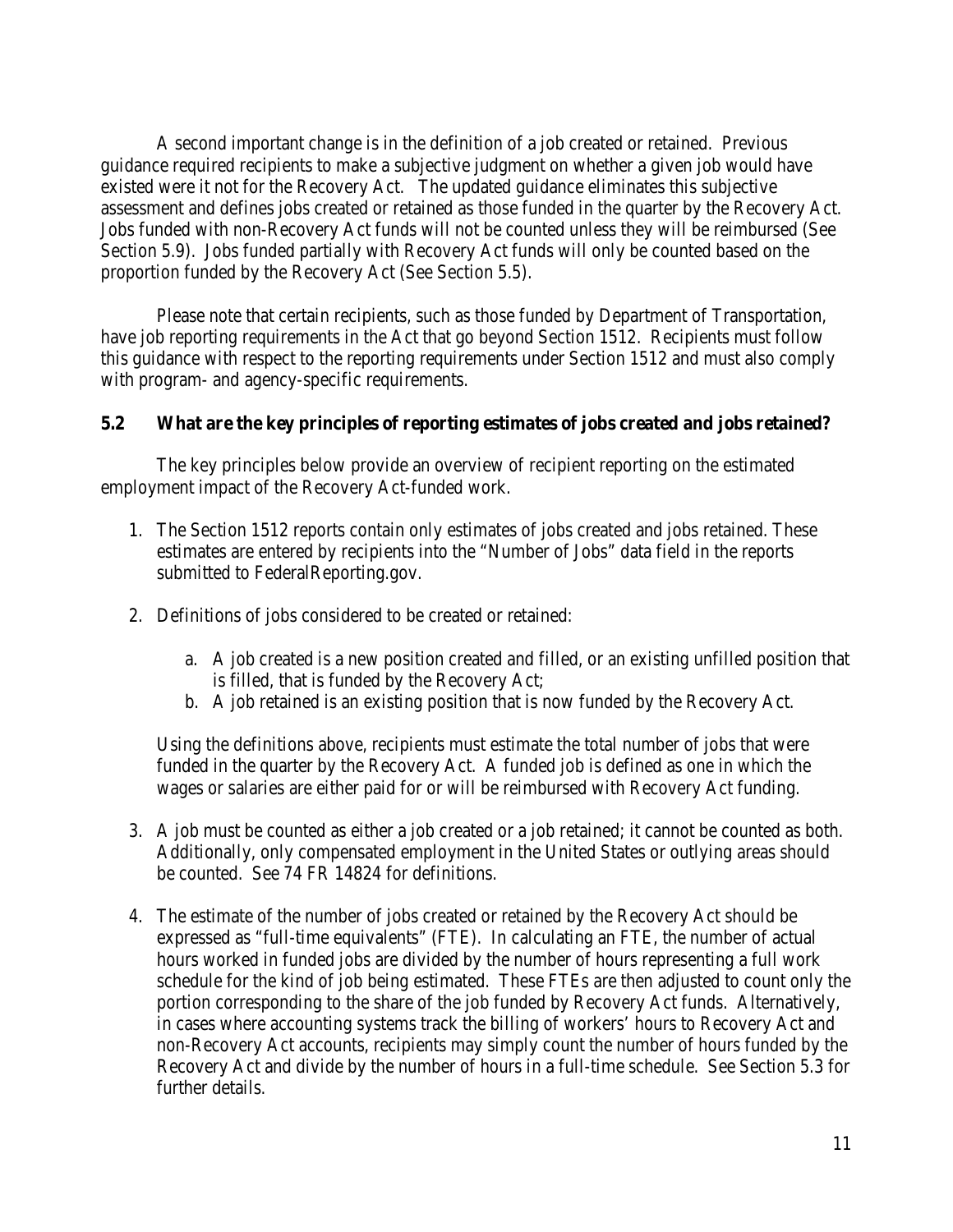- 5. Prime recipients are required to report an estimate of jobs directly created or retained by project and activity or contract and enter this information into a single numeric field on FederalReporting.gov.
- 6. Prime recipients of grants, cooperative agreements, and loans must include an estimate of jobs created and retained on projects and activities managed by *their* funding recipients (i.e. sub-recipients) in the numeric and narrative data fields mentioned in 5.2.3 above. See Section 5.7 for further details.
- 7. Except as provided in 5.2.8 below for critical support positions, recipients should not attempt to report the employment impact upon materials suppliers and central service providers (so-called "indirect" jobs) or on the local community ("induced" jobs).
- 8. Recipients are asked to provide a narrative description of the employment impact. The narrative should include a brief description of the types of jobs created or retained. This description may rely on job titles, broader labor categories, or the recipient's existing practice for describing jobs as long as the terms used are widely understood and describe the general nature of the work.
- 9. Recipients will report on only projects and activities funded in whole or in part by the Recovery Act.
- 10. This Guidance does not establish specific requirements for documentation or other written proof to support reported estimates on jobs created or retained; however, recipients should be prepared to justify their estimates. Recipients must use reasonable judgment in determining how best to estimate the job impact of Recovery dollars, including the appropriate sources of information used to generate such estimate. Where such written evidence exists, it can be an important resource for validating the job estimates reported.
- 11. In addition to providing this information by project and activity as required by the Recovery Act, as a best practice it is also recommended that State governments post the employment impact of all recovery funds prominently on the State recovery website.
- 12. Effective February 2, 2010, the FederalReporting.gov solution will be open for corrections of all data submitted for the quarter ending December 31, 2009. Recipients will have the ability to make correction up until the start of the next reporting period. For example, from February 2, 2010 through March 31, 2010, recipients will have the ability to correct data for the quarter ending December 31, 2009.

Except as outlined in Section 5.10, the recipient will not have the ability to correct any data submitted for the quarter ending September 30, 2009, (i.e. the prior quarter). It follows that once the next reporting period begins on April 1, 2010, the recipient will no longer have the ability to make corrections to prior quarters, i.e., the quarters ending September 30, 2009 and December 31, 2009.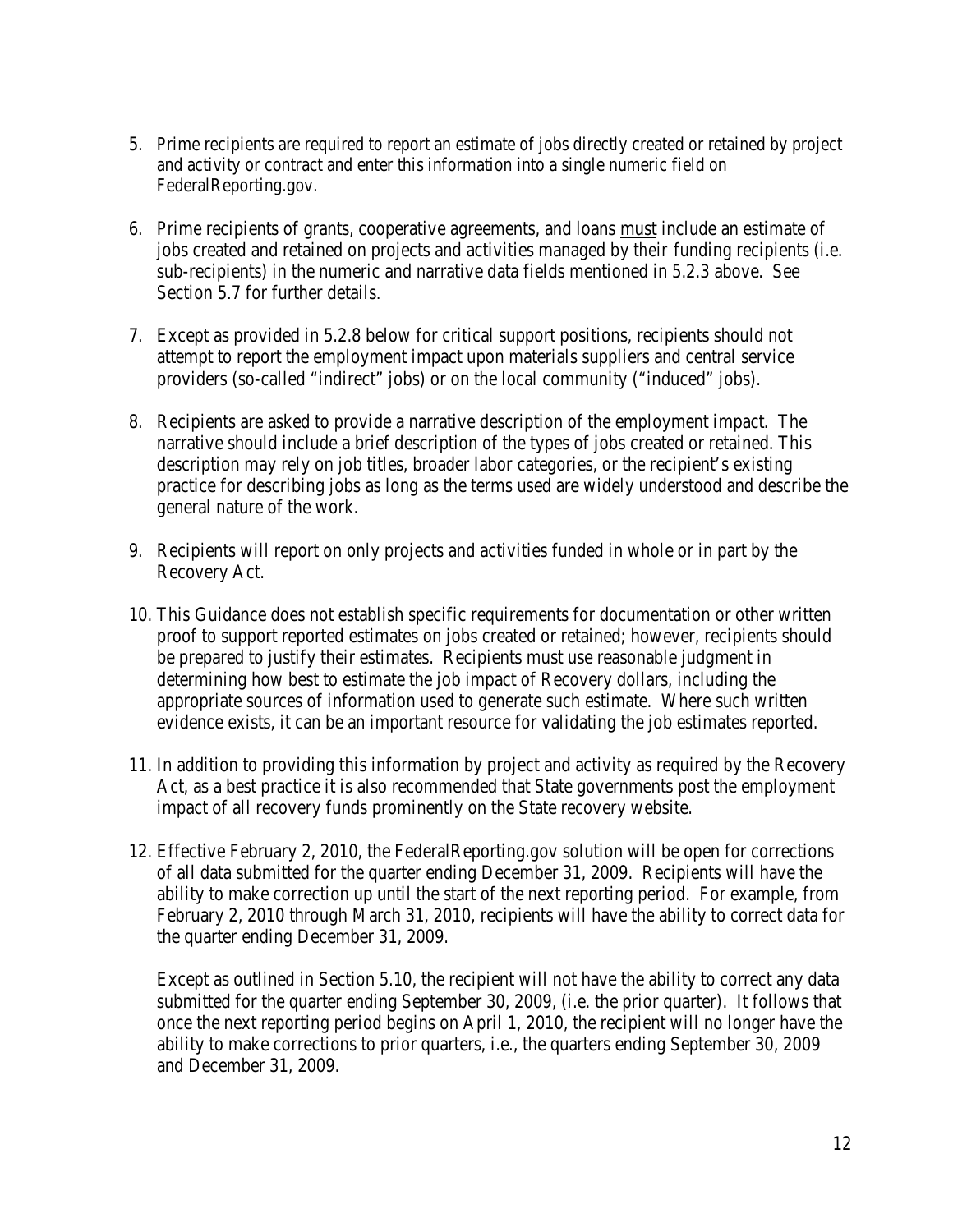During periods of continuous corrections, Federal agencies are required to make reasonable efforts to monitor such corrections and, prior to the end of the corrections period for a given quarter, communicate to recipients any corrections determined by the Federal agency to be erroneous.

# **5.3 What methodology should recipients use when estimating the number of jobs created or retained?**

 The requirement for reporting estimates of the "Number of Jobs" is based on a simple calculation used to avoid overstating the number of other than full-time permanent jobs. This calculation converts part-time or temporary jobs into fractional "full-time equivalent" (FTE) jobs. *Full-time equivalent (FTE) employment* is a standard concept used by the Office of Personnel Management.<sup>[3](#page-12-0)</sup>

 In order to perform the calculation, a recipient will need the total number of hours worked by employees in the most recent quarter (the quarter being reported) in jobs that meet the definition of a job created or a job retained as defined in section 5.3.2. The recipient will also need the number of hours in a full-time schedule for the quarter. For instance, if a full-time schedule is 2,080 hours/year, the number of hours in a full-time schedule for a quarter is 520 (2,080 hours/4 quarters  $= 520$ ). The formula for reporting can be represented as:

Total Number of Hours Worked and Funded by Recovery Act within Reporting Quarter  $=$  FTE Quarterly Hours in a Full-Time Schedule

Please note that the reporting period quarters are defined as:

- 1. Quarter 1: January 1 March 31
- 2. Quarter 2: April  $1 -$  June 30

 $\overline{a}$ 

- 3. Quarter 3: July 1 September 30
- 4. Quarter 4: October 1 December 31

 The FTE formula is intended to prevent over-counting of short-term or part-time jobs. For example, if a job is funded by the Recovery Act, but the individual's employment only lasts for one week, then a full job will not be reported. In this case, the FTE formula will discount the job total to reflect the temporary nature of the job. Only jobs that are funded directly by the Recovery Act are counted as created or retained.

Example: Assume that a recipient's Recovery Act funds paid for two full-time employees and one part-time employee working half days for the quarter. Also assume that the recipient's fulltime schedule for the quarter is 520 hours (2,080 hours in a work-year divided by 4). To convert hours worked to number of FTE for the quarterly report, aggregate all hours worked and divide by the number of hours in a full-time schedule for the quarter.

<span id="page-12-0"></span> $3$  This definition is taken from OMB Circular A-11, Preparation, Submission and Execution of the Budget 2009. [http://www.whitehouse.gov/omb/circulars\\_a11\\_current\\_year\\_a11\\_toc/](http://www.whitehouse.gov/omb/circulars_a11_current_year_a11_toc/)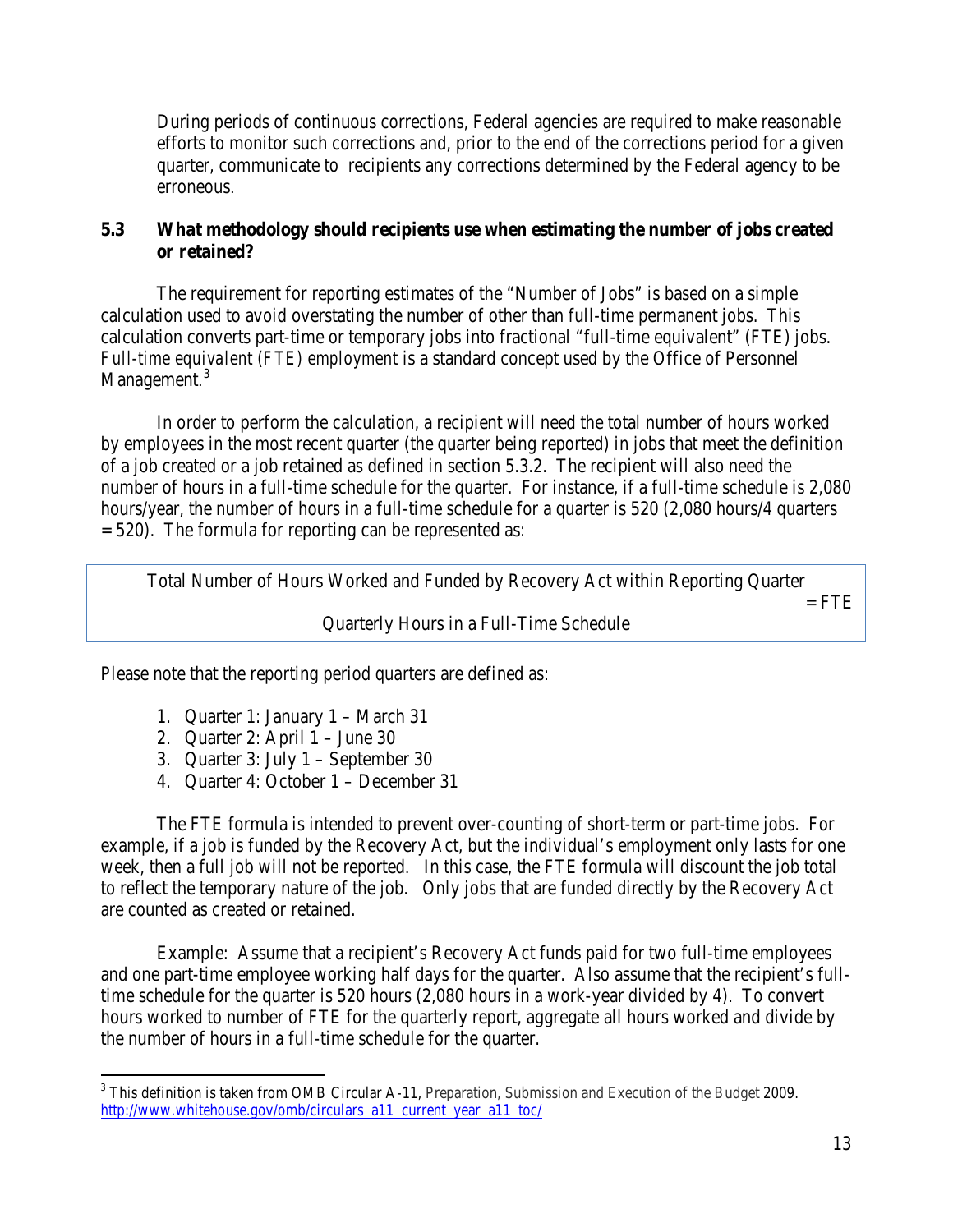In this example, two full-time employees each worked 520 hours  $(1,040$  hours combined) + one employee worked half-time or 260 hours for a total of 1,300 hours worked. Divide total number of hours worked by the number of hours in a full-time schedule for the quarter:  $1,300 \div 520 = 2.5$  FTE reported for jobs.

*Please note that this formula has been revised based on feedback to make it easier to apply than the formula provided in OMB Guidance M-09-21, June 22, 2009. Under the revised guidance, recipients should not cumulate hours worked across several quarters.* 

| <b>Period</b>                    | 3rd qtr | 4th qtr | 1st gtr | 2nd gtr | 3rd gtr | 4th qtr |
|----------------------------------|---------|---------|---------|---------|---------|---------|
| Full-Time Schedule (Denominator) | 520     | 520     | 520     | 520     | 520     | 520     |
| <b>Full Time Employee 1</b>      | 520     | 520     | 520     | 260     | 130     | 130     |
| Full Time Employee 2             | 520     | 520     | 260     | 260     | 130     | 130     |
| Part Time Employee (half time)   | 260     | 260     | 260     | 260     | 130     | 130     |
| Temporary Employee (390 hrs)     | 0       | 0       | 130     | 130     | 130     | 0       |
| Total Hours Worked (Numerator)   | 1.300   | 1.300   | 1.170   | 910     | 520     | 390     |
| <b>Quarterly FTE Reported</b>    | 2.50    | 2.50    | 2.25    | 1.75    | 1.0     | 0.75    |

*Note Relating to OMB Circular A-21:* For recipients of assistance agreements that must comply with OMB Circular A-21, Cost Principles for Educational Institutions, an alternative calculation based upon the allocable and allowable portion of activities expressed as a percentage is acceptable to estimate jobs created and retained. OMB Circular A-21 recognizes that practices vary among educational institutions as to the activity constituting a full workload. Compensation charged to sponsored projects must conform to the institution's established policies and reasonably reflect the activity for which the employee is compensated. Charges to sponsored projects may be expressed as a percentage of their total activities. Therefore, for purposes of ARRA reporting of jobs created or retained, colleges and universities may count, proportionately, the percentage of effort directly charged to ARRA awards as an FTE equivalent.

Under this alternative calculation and consistent with this Guidance, job estimates will be reported:

1. Based on the total available time in the reporting period, regardless of when the grant period or employment period begins.

For example, if a lab technician charges 100% effort on a project for only one month in the quarter being reported (but zero effort the other two months because no work was performed or the grant was not yet awarded), then the recipient report should reflect 0.33 FTE for that individual.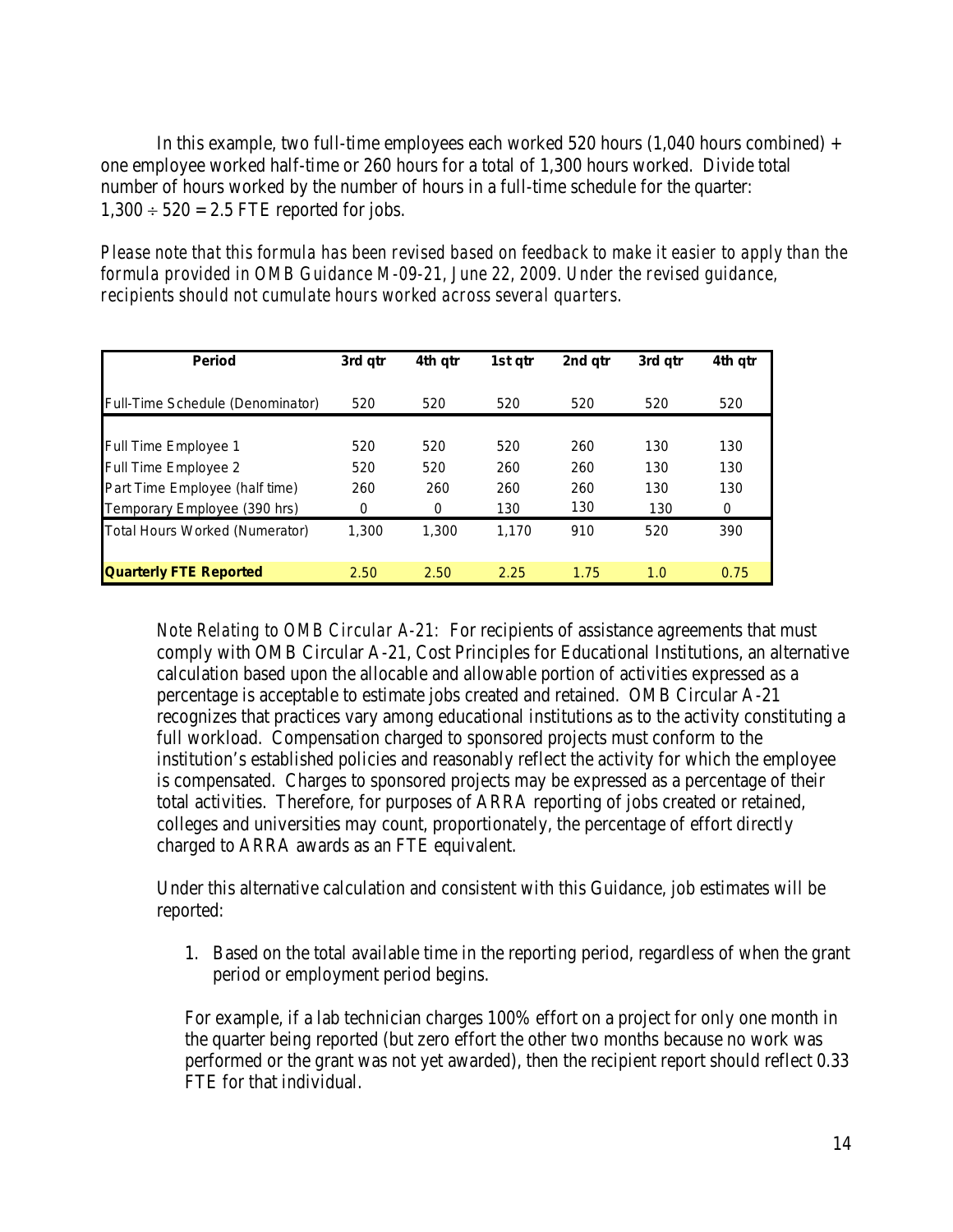2. For all reporting periods that the grant is active.

For example, if a researcher provides 100% effort in the grant's first quarter and 50% effort in the grant's second quarter, the recipient report for the first quarter will reflect 1 FTE and the second will reflect 0.5 FTE.

# **5.4 What are the step-by-step instructions for recipients to calculate their estimates of jobs created and retained using the formula above?**

 Successful use of the formula is dependent upon correctly inputting the appropriate number of hours in the numerator (or "top" of the formula) and the denominator (or "bottom" of the formula). This section will walk through the steps recipients must take to use the formula to calculate jobs estimates for projects and activities fully funded by Recovery Act funds. The following Section 5.5 outlines how to calculate estimates for projects and activities with multiple funding streams (i.e. partially funded by the Recovery Act).

 Elaborating upon the example provided earlier in Section 5.3, assume the recipient is City Library with a standard full-time work week of 40 hours. The library receives a Recovery grant and is able to hire two full-time librarians and one part-time bookkeeper. These three new hires are in addition to the two full-time librarians already employed by City Library who are paid out of a non-Recovery Act funding source.

First, City Library assesses which hours worked should be included into the calculation by looking at its payroll. It will only include the hours worked for Washington, Madison and Jefferson whose jobs were funded by the Recovery Act.

| <b>Employee Name</b>                 | <b>Job Title</b>  | <b>Funded by the</b><br><b>Recovery Act?</b> | <b>ARRA Hours</b><br><b>Worked in Ortr</b> |
|--------------------------------------|-------------------|----------------------------------------------|--------------------------------------------|
| J. Adams                             | Librarian         | N <sub>0</sub>                               |                                            |
| A. Jackson                           | Librarian         | N <sub>0</sub>                               |                                            |
| M. Washington                        | Librarian         | <b>Yes</b>                                   | 520                                        |
| D. Madison                           | Librarian         | <b>Yes</b>                                   | 520                                        |
| <b>T.</b> Jefferson                  | <b>Bookkeeper</b> | <b>Yes</b>                                   | 260                                        |
| <b>TOTAL HOURS FUNDED IN OUARTER</b> | 1,300             |                                              |                                            |

 The library will not include the hours worked by Adams or Jackson whose jobs were funded from sources other than the Recovery Act.

 City Library maintains a 40 hour per week full-time schedule. It must represent its full-time schedule in reporting quarters, not work weeks. To do this City Library must:

(a) Calculate how many full-time work hours are in a quarter:

40 hours in a full-time work week schedule

x 13 weeks in a quarter 520 total work hours in a quarter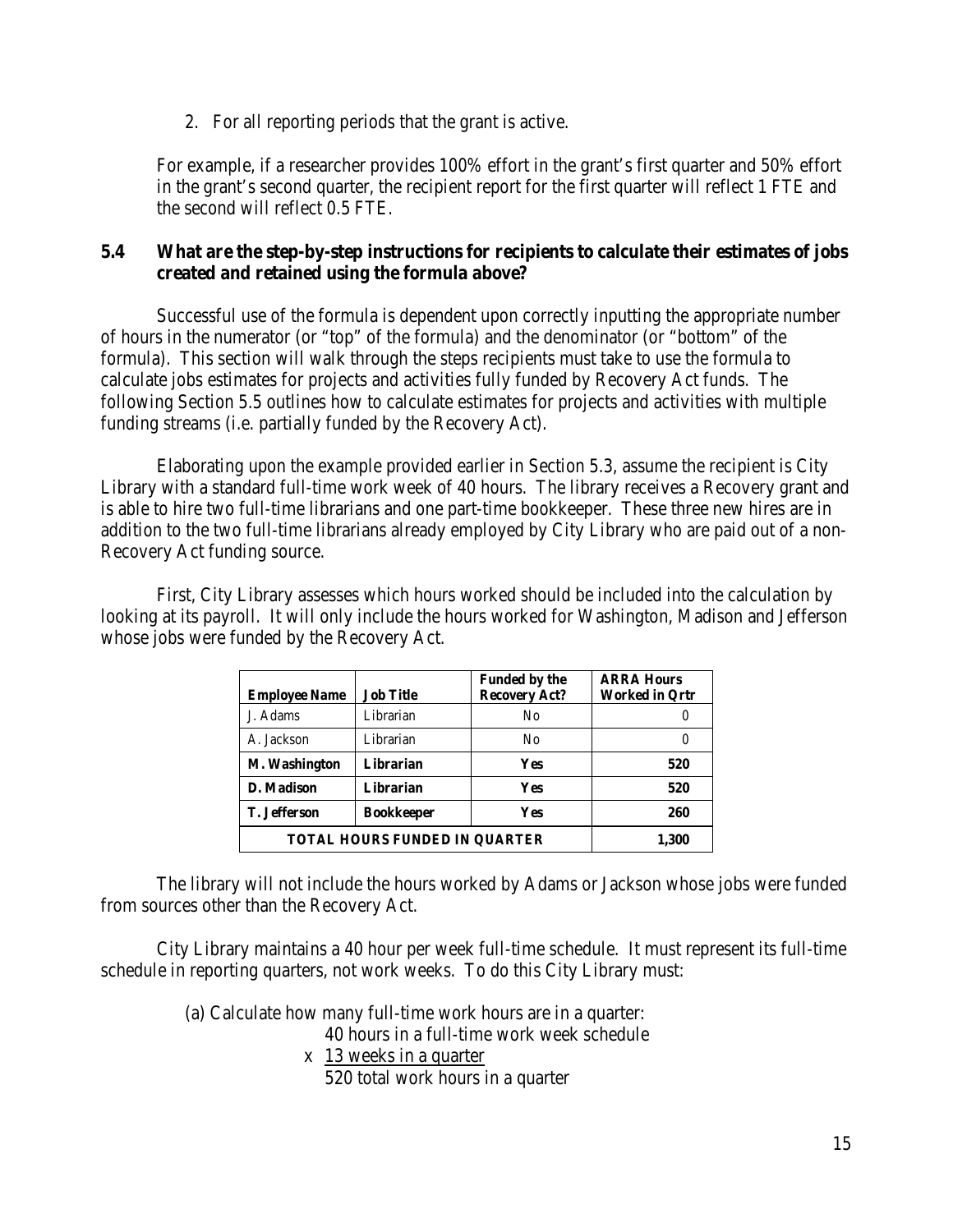(b) City Library enters its calculations into the numerator and denominator of the formula to convert its hours worked into FTEs for the estimate of jobs created and retained by its Recovery grant.

1300 Recovery Act Funded Hours Worked and Funded by Recovery Act **2.5**<br>520 Hours in a Full Time Schedule **520** Hours in a Full-Time Schedule

City Library will report **2.5** FTEs into the "**Number of Jobs**" data field in FederalReporting.gov.

 Assume now that in a subsequent quarter, City Library begins paying Adams and Jackson with Recovery Act funds along with other employees. Then Adams and Jackson should count toward the numerator in that quarter. The new numerator is now 2,340.

| <b>Employee Name</b>                 | <b>Job Title</b>  | <b>Funded by the</b><br><b>Recovery Act?</b> | <b>ARRA Hours</b><br><b>Worked in Ortr</b> |
|--------------------------------------|-------------------|----------------------------------------------|--------------------------------------------|
| J. Adams                             | Librarian         | Yes                                          | 520                                        |
| A. Jackson                           | Librarian         | Yes                                          | 520                                        |
| M. Washington                        | Librarian         | Yes                                          | 520                                        |
| D. Madison                           | Librarian         | Yes                                          | 520                                        |
| <b>T.</b> Jefferson                  | <b>Bookkeeper</b> | Yes                                          | 260                                        |
| <b>TOTAL HOURS FUNDED IN OUARTER</b> | 2,340             |                                              |                                            |

The denominator remains the same, as a full-time schedule for City Library is still 520 work hours per quarter. Entering the new numerator, City Library obtains a new estimate of the number of FTE jobs created and retained by its Recovery Grant:

2,340 Recovery Act Funded Hours Worked and Funded by Recovery Act 
$$
=
$$
 4.5  
\n520 Hours in a Full-Time Schedule

 In the subsequent quarter, City Library will report **4.5** FTEs into the "**Number of Jobs**" data field in FederalReporting.gov.

#### **5.5 How do recipients include estimates for jobs partially funded by the Recovery Act?**

In calculating an FTE for situations in which hours worked are partly funded by the Recovery Act, recipients should use the steps outlined in Section 5.3, and in doing so, assess what portion of hours worked are funded by the Recovery Act. For example, County Corrections assesses which hours worked should be included into the calculation by looking at its payroll. It will only include the hours worked for Carter, Coolidge, and Taylor whose jobs were funded by the Recovery Act.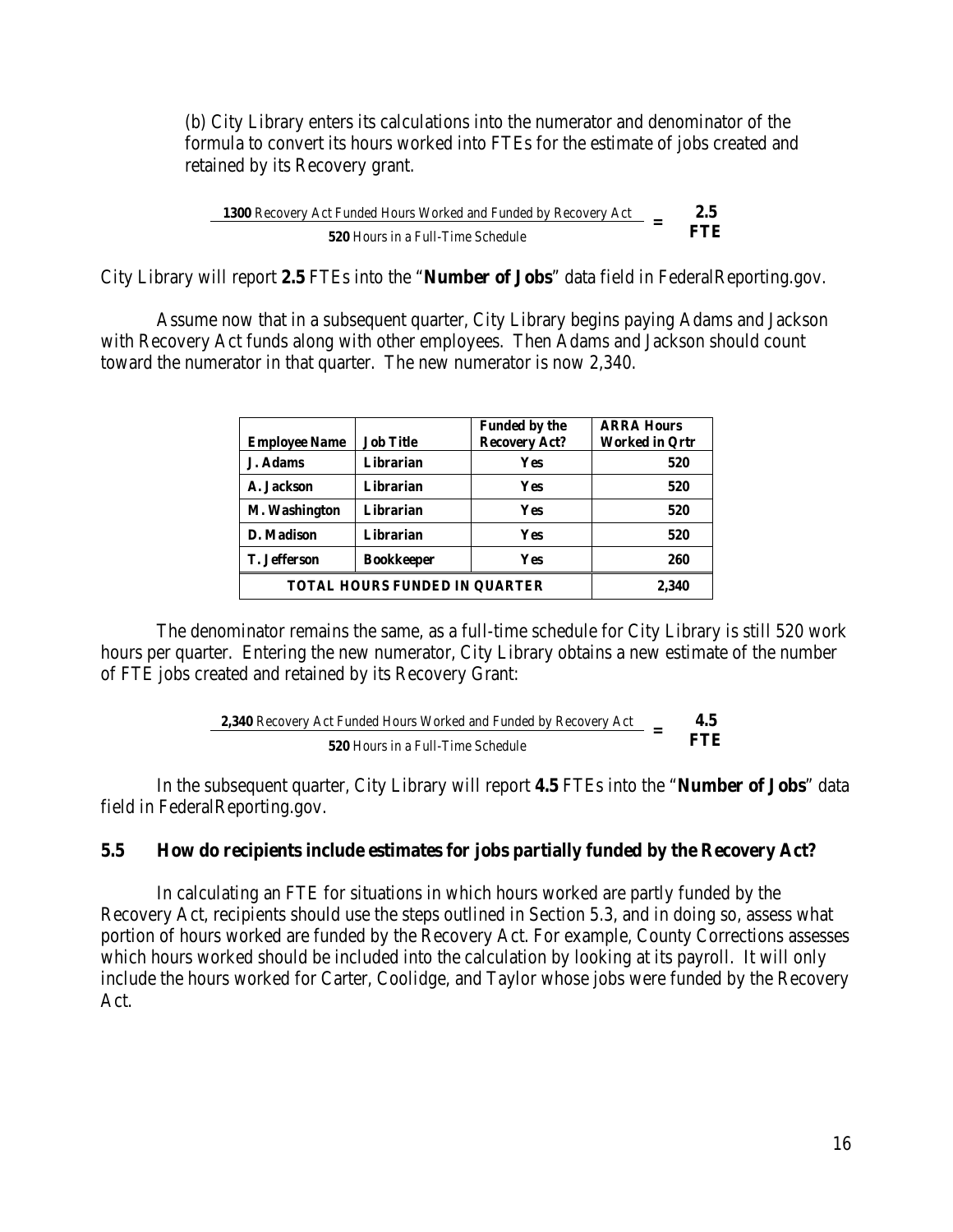| <b>Employee Name</b>                 | <b>Job Title</b>  | <b>Funded by the</b><br><b>Recovery Act?</b> | <b>Hours Worked</b><br><b>Total</b> | <b>Hours Funded</b><br>by ARRA |
|--------------------------------------|-------------------|----------------------------------------------|-------------------------------------|--------------------------------|
| H. Hoover                            | Guard             | N <sub>0</sub>                               | n/a                                 |                                |
| W. Harding                           | Custodian         | N <sub>0</sub>                               | n/a                                 |                                |
| J. Carter                            | <b>Technician</b> | <b>Yes</b>                                   | 520                                 | 520                            |
| C. Coolidge                          | Guard             | <b>Yes</b>                                   | 520                                 | 130                            |
| Z. Taylor                            | Guard             | <b>Yes</b>                                   | 520                                 | 130                            |
| <b>TOTAL HOURS WORKED IN OUARTER</b> |                   |                                              | 1,560                               | 780                            |

 County Corrections will not include the hours worked by Hoover or Harding who were already employed prior to receiving the Recovery grant and whose jobs were funded from sources other than the Recovery Act.

 County Corrections determines that part of Coolidge and Taylor's time was funded from the Recovery Act and part was funded from other sources. Specifically, 25% of the hours for Coolidge and Taylor were paid for with Recovery Act funds. County Corrections thus adjusts the hours of Coolidge and Taylor downward from 520 to 130. County Corrections determines that Carter's job is fully funded by the Recovery Act, so it counts all of his hours. Now County Corrections applies the same remaining steps from Section 5.4 above:

(a) Calculate how many full-time work hours are in a quarter.

40 hours in a full-time work week schedule

x 13 weeks in a quarter

520 total work hours in a quarter

(b) County Correction enters its calculations into the numerator and denominator of the formula to convert its hours worked into FTEs for the estimate of jobs created and retained by its Recovery grant.

**780** Recovery Act Funded Hours Worked and Funded by Recovery Act **1.5 FTE 520** Hours in a Full-Time Schedule

 County Corrections will report **1.5** FTEs into the "**Number of Jobs**" data field in FederalReporting.gov.

 Alternatively, County Corrections may know the overall portion of Recovery Act funds used to pay the salary of its employees, but it may not have that information for each individual employee. In that case, County Corrections should use an alternative calculation in which an adjustment is made to the FTE number to match the appropriate percentage of Recovery funding. For example, suppose the work hours for Carter, Coolidge and Taylor are funded partly by the Recovery Act and partly with local funds, with half of the funding coming from the Recovery Act. Then County Corrections will first count the total number of FTEs associated with these three jobs, and second adjust these FTEs based on the proportion of funding associated with the Recovery Act.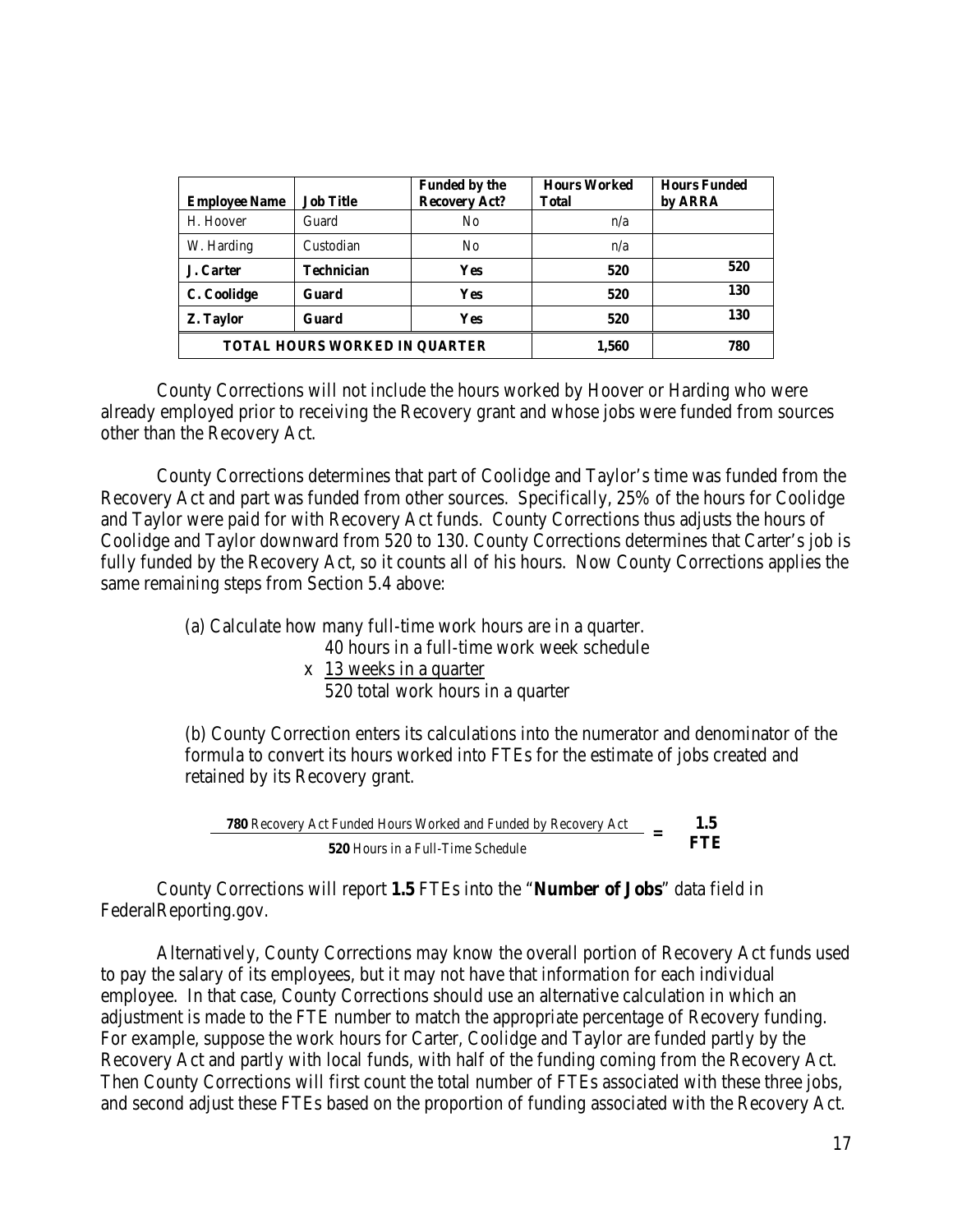| <b>Employee Name</b>                 | <b>Job Title</b> | <b>Funded by the</b><br><b>Recovery Act?</b> | <b>Hours Worked</b><br><b>Total</b> |
|--------------------------------------|------------------|----------------------------------------------|-------------------------------------|
| H. Hoover                            | Guard            | N <sub>0</sub>                               | n/a                                 |
| W. Harding                           | Custodian        | N <sub>0</sub>                               | n/a                                 |
| J. Carter                            | Technician       | Yes                                          | 520                                 |
| C. Coolidge                          | Guard            | Yes                                          | 520                                 |
| Z. Taylor                            | Guard            | Yes                                          | 520                                 |
| <b>TOTAL HOURS WORKED IN OUARTER</b> | 1,560            |                                              |                                     |

(a) Calculate how many full-time work hours are in a quarter.

40 hours in a full-time work week schedule

x 13 weeks in a quarter 520 total work hours in a quarter

(b) County Corrections enters the total hours worked for its employees into the numerator and the total quarterly hours into the denominator to convert its hours worked into FTEs for the estimate of jobs created and retained by its Recovery-funded project.

**1,560** Recovery Act Funded Hours Worked and Funded by Recovery Act  $=$  **3.0 FTE 520** Hours in a Full-Time Schedule

Now, given that County Corrections determined that employees were funded 50% by the Recovery Act, it multiplies the number of FTEs by 50% to obtain the number of Recovery Act FTEs:

3 Total FTEs X 50% = **1.5 FTE**

 County Corrections will report 1.**5** FTE into the "**Number of Jobs**" data field in FederalReporting.gov.

### **5.6 Will recipients be able to calculate their jobs estimates by using a tool such as a "jobs calculator?"**

 While there is not currently an online Recovery Act "jobs calculator," this Guidance provides a straightforward summary document of the calculation methodology. The summary outlines the necessary calculations to estimate the jobs created and retained for Recovery funded projects or activities by Recovery award. See ARRA Jobs Worksheet, Attachment A.

#### **5.7 How should recipients estimate the job impact of funding provided to sub-recipients?**

Recipients must include an estimate of jobs created and retained on projects and activities managed by their funding recipients (i.e. sub-recipients) in the "Number of Jobs" field and their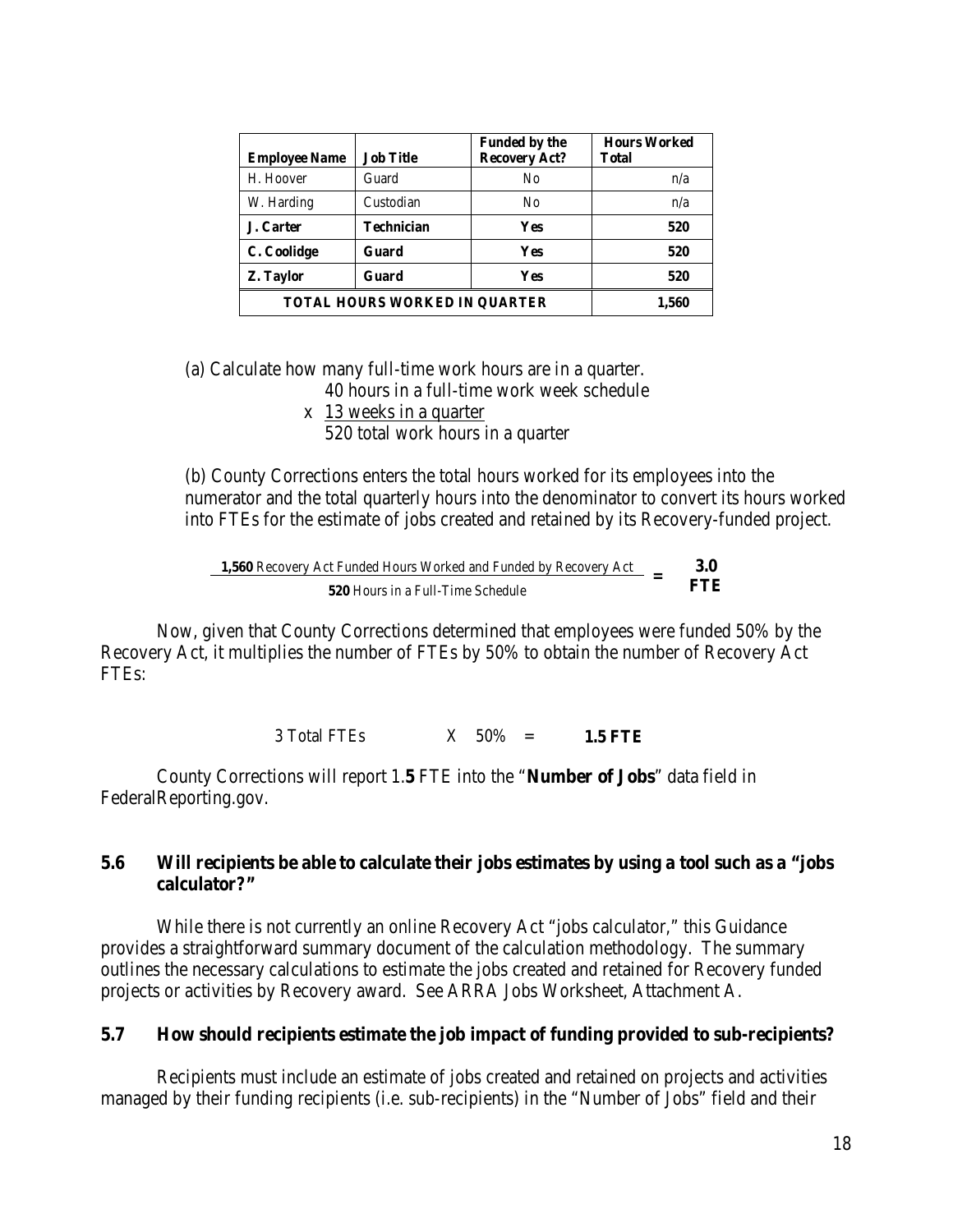narrative description. This information will be provided for each project and activity funded by the Recovery Act. The clarification that recipients must report jobs estimates for all sub-awarded funds was an update from guidance prior to June 2009.<sup>[4](#page-18-0)</sup>

For example, City Library receives a \$10 million Recovery Act-funded grant to develop a youth summer reading program. Assume the library uses \$1 million to administer the program, including the hiring of five FTE, and distributes nine \$1 million grants to area nonprofits focused on reading and education. In this case, City Library will report the direct job creation of the 5 FTE, and it would also provide an estimate of the total employment impact of the nine \$1 million grants (using the same FTE methodology discussed in Section 5.3).

Prime recipients are required to generate estimates of job impact by directly collecting specific data from sub-recipients and vendors<sup>[5](#page-18-1)</sup> on the total FTE resulting from a sub-award. To the maximum extent practicable, information should be collected from all sub-recipients and vendors in order to generate the most comprehensive and complete job impact numbers available.

# **5.8 In what circumstances are jobs reported in a prior quarter included or removed from a recipient's reports in a subsequent quarter?**

Once a job is reported by a recipient as created or retained by the Recovery Act, the recipient shall continue to report this job as created or retained in subsequent quarters as long as the job continues to be funded by the Recovery Act. The example below demonstrates this principle:

 City Public Transportation reported 5 jobs in Quarter 1, consistent with the below table and calculation.

| VULINLEIN 1                          |                  |                      |                     |                     |  |
|--------------------------------------|------------------|----------------------|---------------------|---------------------|--|
|                                      |                  | Funded by the        | <b>Hours Worked</b> | <b>Hours Funded</b> |  |
| <b>Employee Name</b>                 | <b>Job Title</b> | <b>Recovery Act?</b> | Total               | by ARRA             |  |
| J. Q. Adams                          | <b>Driver</b>    | <b>Yes</b>           | 520                 | 520                 |  |
| A. Johnson                           | <b>Mechanic</b>  | <b>Yes</b>           | 520                 | 520                 |  |
| C. A. Arthur                         | <b>Mechanic</b>  | <b>Yes</b>           | 520                 | 520                 |  |
| G. Cleveland                         | <b>Driver</b>    | <b>Yes</b>           | 520                 | 520                 |  |
| R. Nixon                             | <b>Mechanic</b>  | <b>Yes</b>           | 520                 | 520                 |  |
| <b>TOTAL HOURS WORKED IN OUARTER</b> |                  |                      | 2,600               | 2,600               |  |

#### **QUARTER 1**

(a) Calculate how many full-time work hours are in a quarter.

40 hours in a full-time work week schedule

x 13 weeks in a quarter

 $\overline{a}$ 

520 total work hours in a quarter

<span id="page-18-0"></span>Recipients are no longer permitted to request the use of statistical sampling. In previous guidance, OMB included the option for statistical sampling, but no recipients applied for this option within the Federal agency deadline.<br><sup>5</sup> Except as provided by Section 5.2.8, job estimates regarding vendors of prime- or sub-recipients as defined

<span id="page-18-1"></span><sup>2.2</sup> should be limited to direct job impacts for the vendor and not include "indirect" or "induced" jobs (see Sections 5.2.7 and 5.2.8).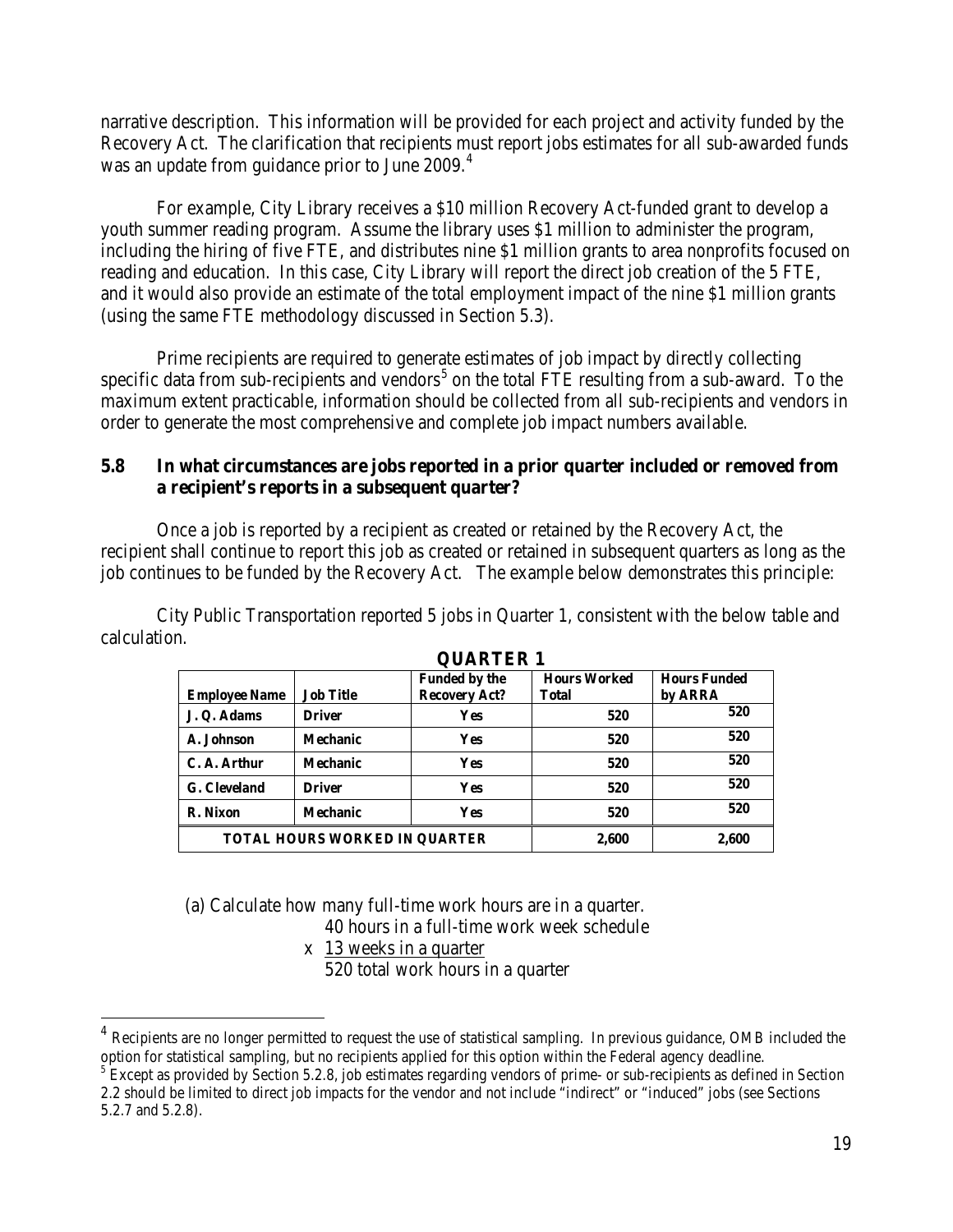(b) City Public Transportation enters its calculations into the numerator and denominator of the formula to convert its hours worked into FTEs for the estimate of jobs created and retained by its Recovery grant.

**2,600** Recovery Act Funded Hours Worked and Funded by Recovery Act  $=$  5 FTE **520** Hours in a Full-Time Schedule

 City Public Transportation will report **5** FTEs into the "**Number of Jobs**" data field in FederalReporting.gov for Quarter 1.

| <b>OUARIER 2</b>                     |                  |                      |                     |                     |  |
|--------------------------------------|------------------|----------------------|---------------------|---------------------|--|
|                                      |                  | <b>Funded by the</b> | <b>Hours Worked</b> | <b>Hours Funded</b> |  |
| <b>Employee Name</b>                 | <b>Job Title</b> | <b>Recovery Act?</b> | <b>Total</b>        | by ARRA             |  |
| J.Q. Adams                           | <b>Driver</b>    | <b>Yes</b>           | 520                 | 520                 |  |
| A. Johnson                           | <b>Mechanic</b>  | <b>Yes</b>           | 520                 | 520                 |  |
| C. A. Arthur                         | <b>Mechanic</b>  | <b>Yes</b>           | 520                 | 520                 |  |
| G. Cleveland                         | <b>Driver</b>    | <b>Yes</b>           | 520                 | 0                   |  |
| R. Nixon                             | <b>Mechanic</b>  | <b>Yes</b>           | 520                 | 0                   |  |
| <b>TOTAL HOURS WORKED IN OUARTER</b> |                  |                      | 2,600               | 1,560               |  |

 $Q$ U<sub>A</sub> DHED  $\alpha$ 

 In Quarter 2, City Public Transportation no longer funds Cleveland and Nixon with Recovery Act dollars. However, City Public Transportation continues to fund Adams, Johnson and Arthur with Recovery Act dollars. City Public Transportation will do the following calculation for Quarter 2:

(a) Calculate how many full-time work hours are in a quarter.

40 hours in a full-time work week schedule

x 13 weeks in a quarter 520 total work hours in a quarter

(b) City Public Transportation enters its calculations into the numerator and denominator of the formula to convert its hours worked into FTEs for the estimate of jobs created and retained by its Recovery grant.

**1,560** Recovery Act Funded Hours Worked and Funded by Recovery Act  $= 3$  **FTE 520** Hours in a Full-Time Schedule

 City Public Transportation will report **3** FTEs into the "**Number of Jobs**" data field in FederalReporting.gov for Quarter 2.

 A different situation arises if the workers are hired for a definite term, with a plan to pay a portion of their wages and salaries over that term with Recovery Act funds and the remaining portion with non-Recovery Act funds. In this case, the recipient should compute the jobs created or saved as in the second example of Section 5.5, above: It should compute the total number of FTEs involved in the project in the relevant quarter, then multiply this by the share of the project's costs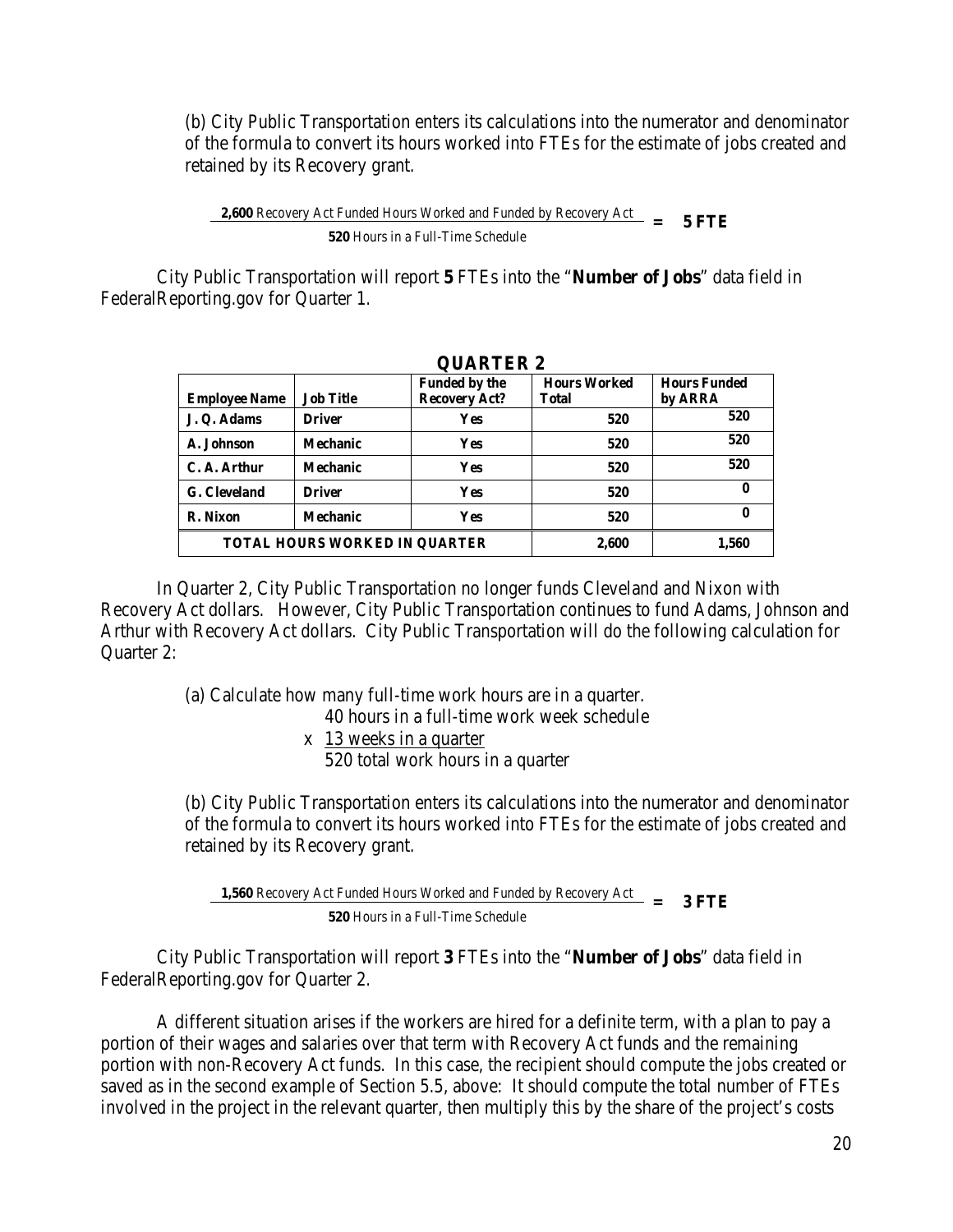that are paid with Recovery Act funds. The resulting number of Recovery Act FTEs should be reported in the "Number of Jobs" data field. This is true even if the Recovery Act and non-Recovery Act funds are charged at different times during the course of the project. For example, suppose that a recipient school district plans to use a combination of Recovery Act funds and non-Recovery Act funds to hire 100 new, full time teachers for the school year, with half of the funds coming from the Recovery Act. Then the recipient should: 1) count all the hours worked by the teachers in the current reporting quarter (5,200); 2) divide that number into the number of hours in a full time schedule for a quarter (520), yielding a total of 100 FTEs; and 3) multiply this number by the percentage of the project funded by the Recovery Act (50%). Thus, the district reports 50 FTEs in each quarter. The reporting is the same if the Recovery Act funds are drawn down evenly across the four quarters of the year or if Recovery Act funds are used exclusively for the first half of the year and non-Recovery Act funds are used for the second half; the key factor is the share of the overall project funded by the Recovery Act.

This example should be distinguished from the example of City Public Transportation above. In that example, it was assumed that the recipient hired its employees for an indefinite term. Thus, each quarter, the recipient must re-determine the percentage of work hours (if any) funded by the Recovery Act. When the recipient stops paying Cleveland and Nixon with Recovery Act funds, it no longer counts their work hours when calculating the job total. By contrast, in the school district example, the employees were hired for a defined period of one year with a plan to use both Recovery Act and non-Recovery Act funds to pay their salaries. Thus, as long as the 100 FTEs continue to work in each quarter of that year, the 50 jobs (discounted to reflect partial funding) should be reported in each quarter. Even if the recipient expended only the Recovery Act portion of funds in the first two quarters of the school year to pay the salaries for the 100 teachers and then expended only the non-Recovery Act portion of the funds in the second two quarters of the school year to pay the salaries of these same 100 teachers, then the recipient should still report 50 jobs in each of the four reporting quarters.

### **5.9 Can a job be reported as created or retained before Recovery Act dollars are expended?**

 As described in Section 5.2 above, a funded job is defined as one in which the wages or salaries are either paid for or will be reimbursed with Recovery Act funding. Thus, a job that is paid initially with non-Recovery Act dollars may be reported as created or retained as long as such dollars eventually will be reimbursed with Recovery Act funds for the jobs being reported. For example, a recipient may decide to begin hiring new employees as soon they are notified of the amount of their Recovery Act award, but before Recovery Act dollars are received or expended. If, in this situation, the non-Recovery Act dollars that are paying the wages of the new employees were used as an advance on the Recovery Act dollars awarded, the recipient can appropriately report these jobs as created or retained. However, if the recipient does not intend to use its Recovery Act award to reimburse for the previous expenditure of non-Recovery Act funds on wages and salaries, then the hours for such jobs should not reported in the calculation of jobs created or retained. If the reimbursement occurs after the job is terminated, the recipient only reports the jobs as created or retained during quarters in which the employment actually occurred.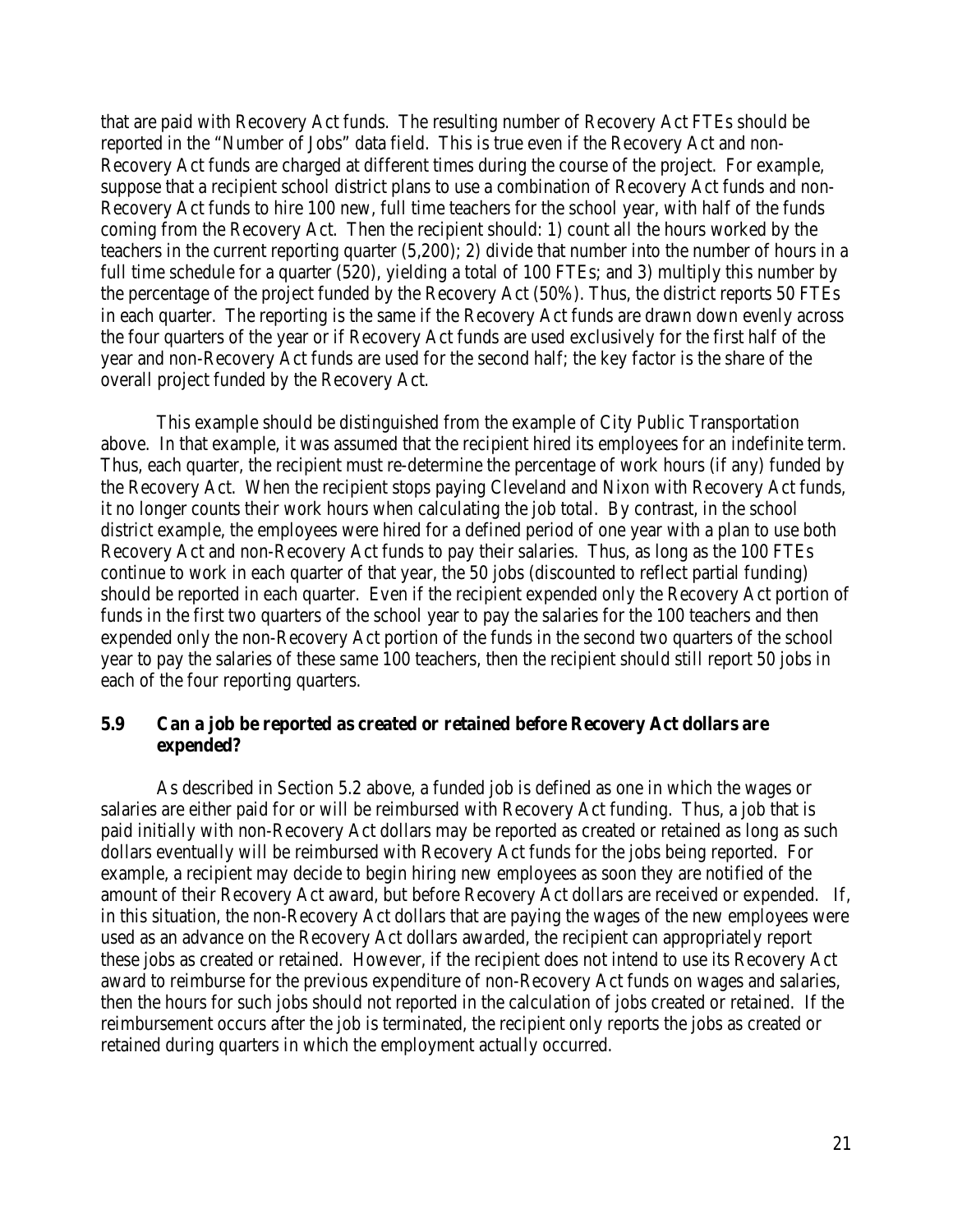### **5.10 When should recipients make corrections to incorrect job estimates and any other incorrect data from prior reporting quarters?**

 As noted in Section 5.2 above, effective February 2, 2010, the FederalReporting.gov solution will be open for continuous corrections of data. However, such corrections can only be made for the reporting quarter (i.e., the most recent quarter). Corrections for prior quarters will be handled as follows:

- Federal agencies subject to this Guidance shall instruct recipients to maintain within their administrative records comprehensive information on any and all necessary corrections to prior quarter data.
- Recipients will be required, at a time and process to be specified in the future, to submit this information to the Federal government, after which the Recovery and Accountability Transparency Board will determine the best approach for making this information available on Recovery.gov.

 Consistent with requirements of Section 1512 (c) of the Recovery Act, recipients are required to make corrections to erroneous or missing data submitted in prior quarters. As noted above, this information will not be submitted through FederalReporting.gov at this time. Instead, recipients wishing to make corrections or non-reporters wishing to submit reports for prior quarters shall maintain this information in their administrative records for submission in a manner to be specified at a later date. Also, the clarifications to the definition of a job created or retained included in this guidance are not intended to be retroactive to the quarter ending September 30, 2009. Thus, recipients are not required to re-calculate and/or correct job estimate totals for the quarter ending September 30, 2009 based on the definitional clarifications in this guidance. Any corrections to job estimate totals reported for the quarter ending September 30, 2009 should rely on the definition of a created or retained job included in the prior guidance, OMB Memorandum 09-21, issued June 22, 2009.

# **5.11 What previously published jobs-related guidance exists for recipients submitting their Section 1512 recipient reports?**

This Guidance updates the original Section 5 – Reporting on Jobs Creation Estimates by Recipients of OMB Memorandum 09-21 [\(http://www.whitehouse.gov/omb/assets/memoranda\\_fy2009/m09-21.pdf\)](http://www.whitehouse.gov/omb/assets/memoranda_fy2009/m09-21.pdf). The Recipient Reporting Data Model, Supplement 2 of M-09-21, has also been updated to align with all changes included in this updated guidance. The updated Supplement 2 can be found at: [http://www.whitehouse.gov/omb/assets/memoranda\\_fy2009/m09-21-supp2.pdf.](http://www.whitehouse.gov/omb/assets/memoranda_fy2009/m09-21-supp2.pdf) This guidance supersedes all Frequently Asked Questions (FAQs) related to jobs guidance issued since the passage of the Recovery Act. The relevant FAQs have been removed from the OMB website and Recovery.gov to avoid confusion. Federal agencies are in the process of updating agency or program-specific guidance to align with the updates in this guidance.

 It is expected that such guidance document will be updated imminently and be made available on agency Recovery websites (e.g. [www.agency.gov/recovery\)](http://www.agency.gov/recovery). Recipients are encouraged to contact their Federal awarding agency for further information.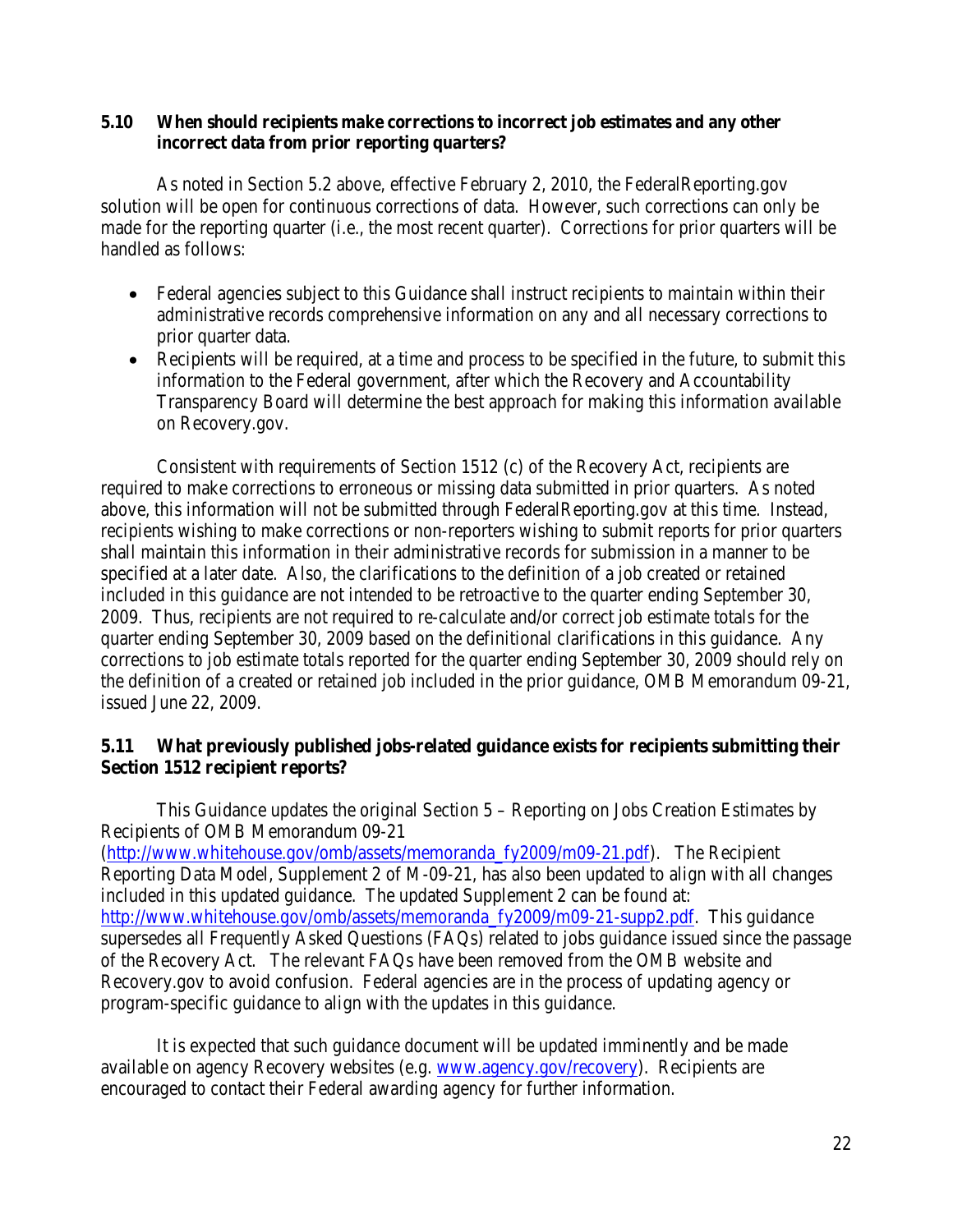# **Attachment A. ARRA Jobs Worksheet for Quarterly Reporting**

# **PREFERRED**

# **STEP 1: Calculate Quarterly Hours in a Full-Time Schedule.**

- A. Start by determining the standard hours in a full-time work week schedule as illustrated below. This example uses **40** hours, but other standards are possible.
- B. Multiply this amount by 13 weeks to determine the quarterly number of hours for fulltime work:

**40 Hours in full-time work week X 13 weeks per quarter = 520 Total Quarterly Hours**

# **STEP 2: Calculate the Full Time Equivalent (FTE) for this Quarter.**

- A. Determine the number of hours worked in positions funded by the Recovery Act within the current quarter. For example, a full-time employee working 40 hours per week during the entire quarter will work 520 hours in the quarterly reporting period.
- B. Divide this number by the "Quarterly Hours in a Full-Time Schedule" number calculated in STEP 1. This calculation should be performed for each employee working under Recovery Act funding within the reporting quarter (add each together to calculate an FTE total):

 **520** Hours Worked and Funded by Recovery Act **520** Quarterly Hours in a Full-Time Schedule

**= 1.0 FTE**

**= 0.5 FTE**

For this example, the FTE figure "1.0" should be reported within the "Number of Jobs" data field in FederalReporting.gov.

# **(If Needed) Reflect Partial ARRA Funding.**

- A. Count all hours worked on the project. In this example, a total of 520 hours were worked on the project and the total number of quarter hours in a full time schedule is 520 hours. The recipient determines the amount of hours, by employee, funded by the Recovery Act (in this case, 50%) and totals only those hours.
- B. Calculate FTE:

 **260** Hours Worked

 **520** Quarterly Hours in a Full-Time Schedule

For this example, the FTE figure "0.5" should be reported within the "Number of Jobs" data field in FederalReporting.gov.